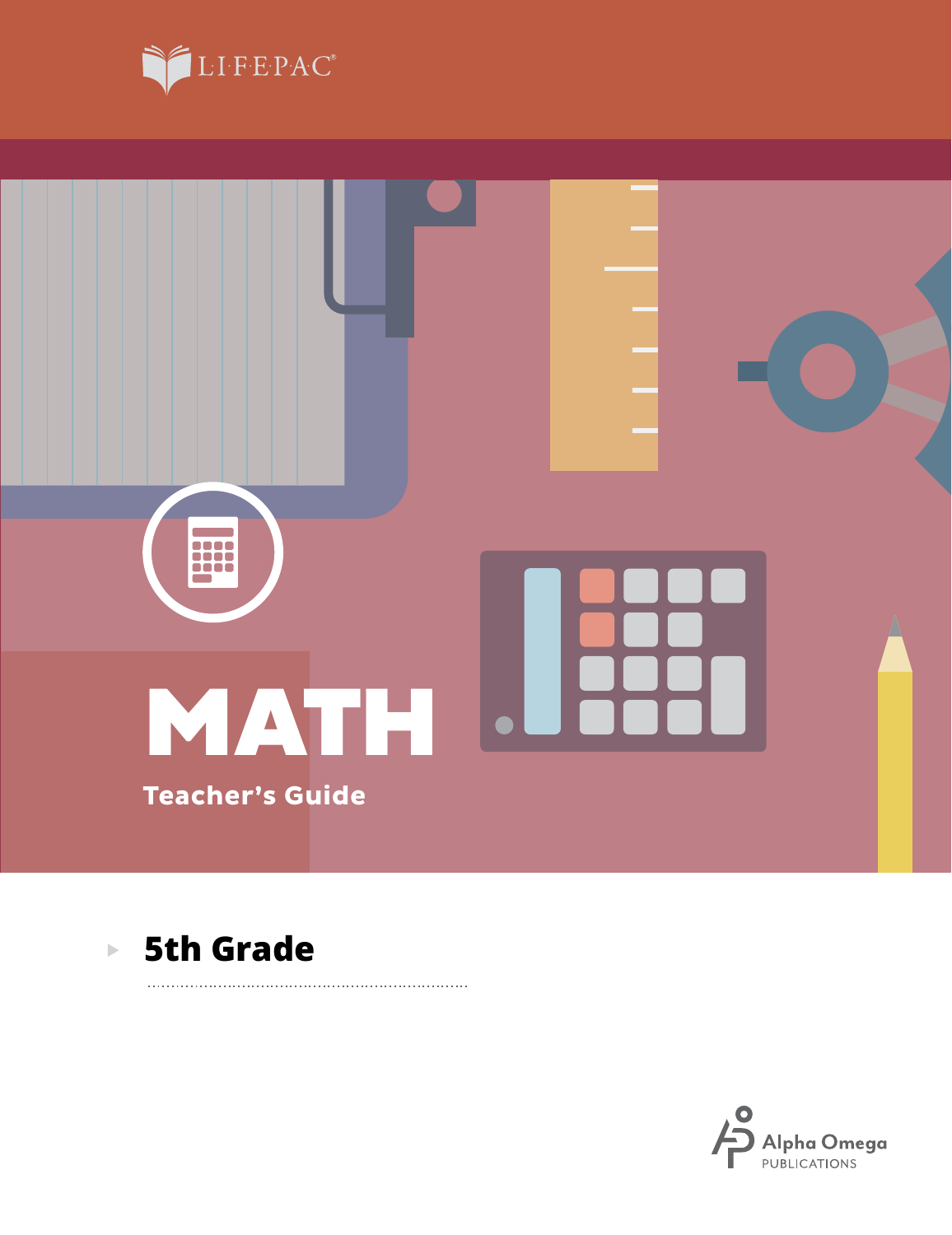# **MATH 500** Teacher's Guide

| <b>LIFEPAC<sup>®</sup> Overview</b>                                                                  | 5  |
|------------------------------------------------------------------------------------------------------|----|
| MATH: SCOPE AND SEQUENCE  7<br>STRUCTURE OF THE LIFEPAC CURRICULUM   12<br>TEACHING SUPPLEMENTS   18 |    |
| <b>Unit 1: Place Value, Addition, and Subtraction</b>                                                | 25 |
| ANSWER KEYS   26<br>ALTERNATE LIFEPAC TEST   37                                                      |    |
| <b>Unit 2: Multiplying Whole Numbers and Decimals</b>                                                | 39 |
| ANSWER KEYS   40<br>ALTERNATE LIFEPAC TEST   51                                                      |    |
| <b>Unit 3: Dividing Whole Numbers and Decimals</b>                                                   | 53 |
| ANSWER KEYS   54<br>ALTERNATE LIFEPAC TEST   69                                                      |    |
| <b>Unit 4: Algebra and Graphing</b>                                                                  |    |
| ANSWER KEYS   72<br>ALTERNATE LIFEPAC TEST   85                                                      |    |
| <b>Unit 5: Measurement</b>                                                                           | 87 |
| ANSWER KEYS   88<br>ALTERNATE LIFEPAC TEST   101                                                     |    |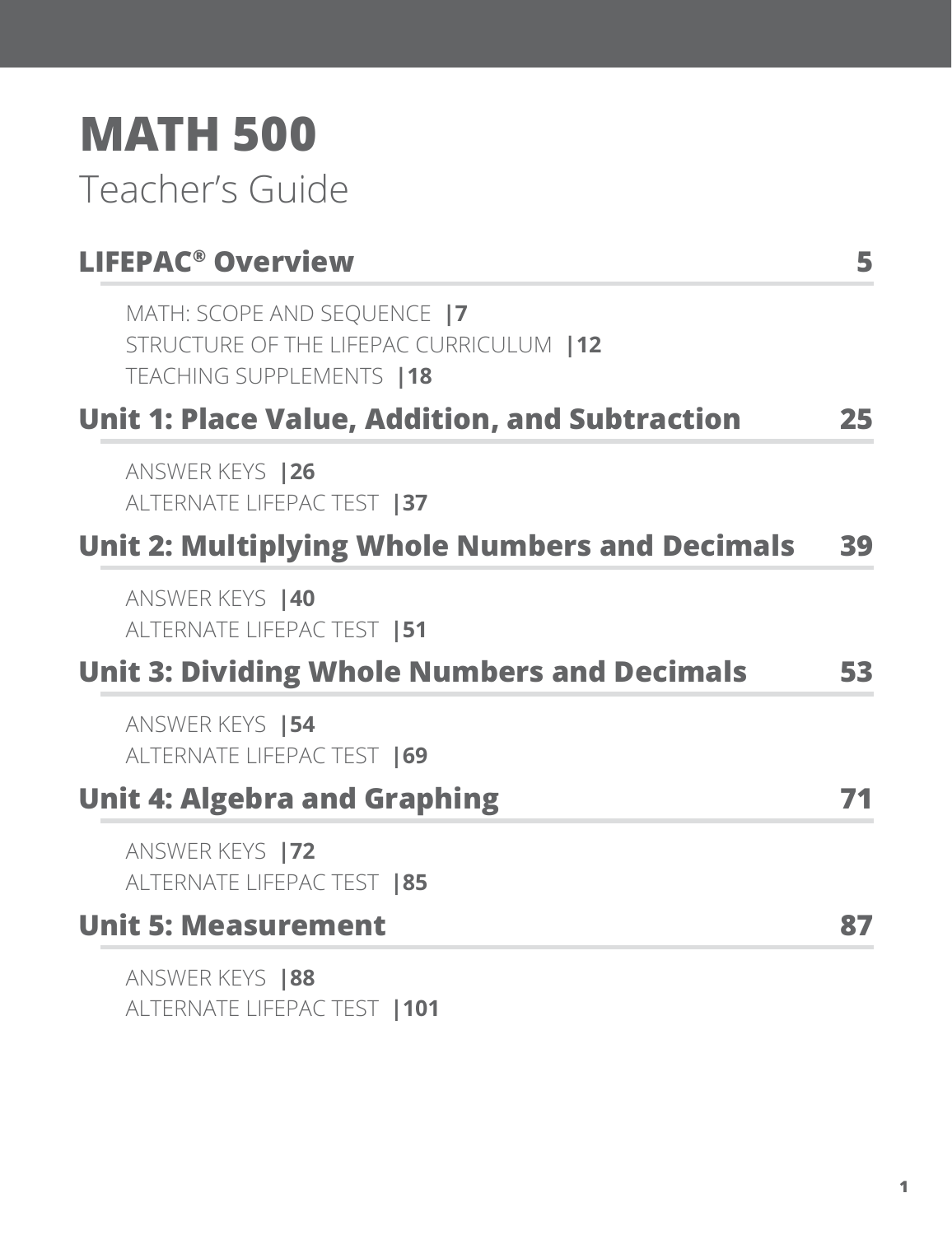**Author:** Glynlyon Staff

**Editor:** Alan Christopherson, M.S.



#### **804 N. 2nd Ave. E. Rock Rapids, IA 51246-1759**

© MMXV by Alpha Omega Publications, a division of Glynlyon, Inc. All rights reserved. LIFEPAC is a registered trademark of Alpha Omega Publications, a division of Glynlyon, Inc.

All trademarks and/or service marks referenced in this material are the property of their respective owners. Alpha Omega Publications, a division of Glynlyon, Inc. makes no claim of ownership to any trademarks and/or service marks other than their own and their affiliates, and makes no claim of affiliation to any companies whose trademarks may be listed in this material, other than their own.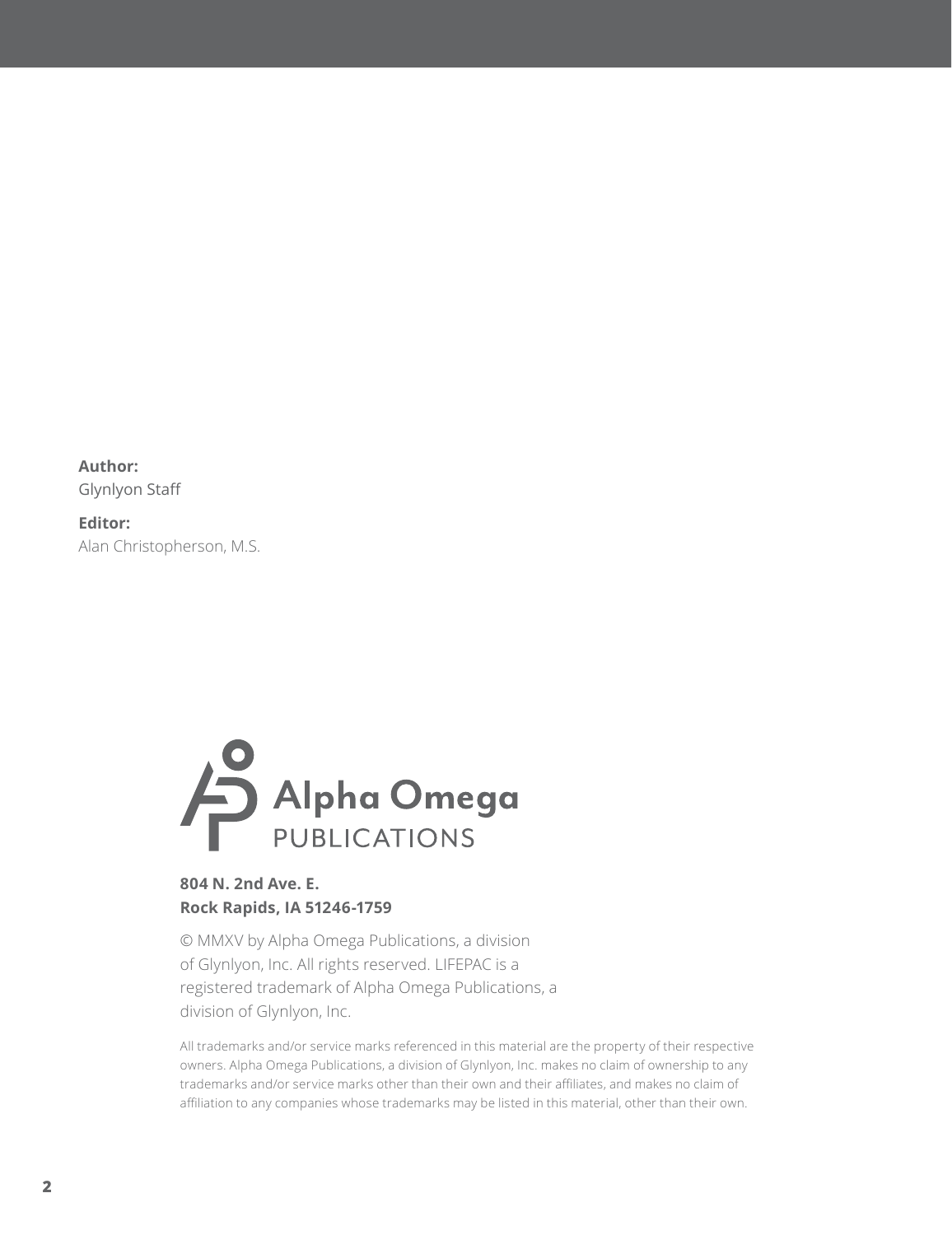| <b>Unit 6: Factors and Fractions</b>              | 03  |
|---------------------------------------------------|-----|
| ANSWER KEYS   104<br>ALTERNATE LIFEPAC TEST   117 |     |
| <b>Unit 7: Fraction Operations</b>                |     |
| ANSWER KEYS   120<br>ALTERNATE LIFEPAC TEST   133 |     |
| <b>Unit 8: Data Analysis and Probability</b>      | 135 |
| ANSWER KEYS   136<br>ALTERNATE LIFEPAC TEST   149 |     |
| <b>Unit 9: Geometry</b>                           | 153 |
| ANSWER KEYS   154<br>ALTERNATE LIFEPAC TEST   167 |     |
| <b>Unit 10: Perimeter, Area, and Volume</b>       |     |
| ANSWER KEYS   172<br>ALTERNATE LIFEPAC TEST   183 |     |
| <b>Math Terms Glossary</b>                        |     |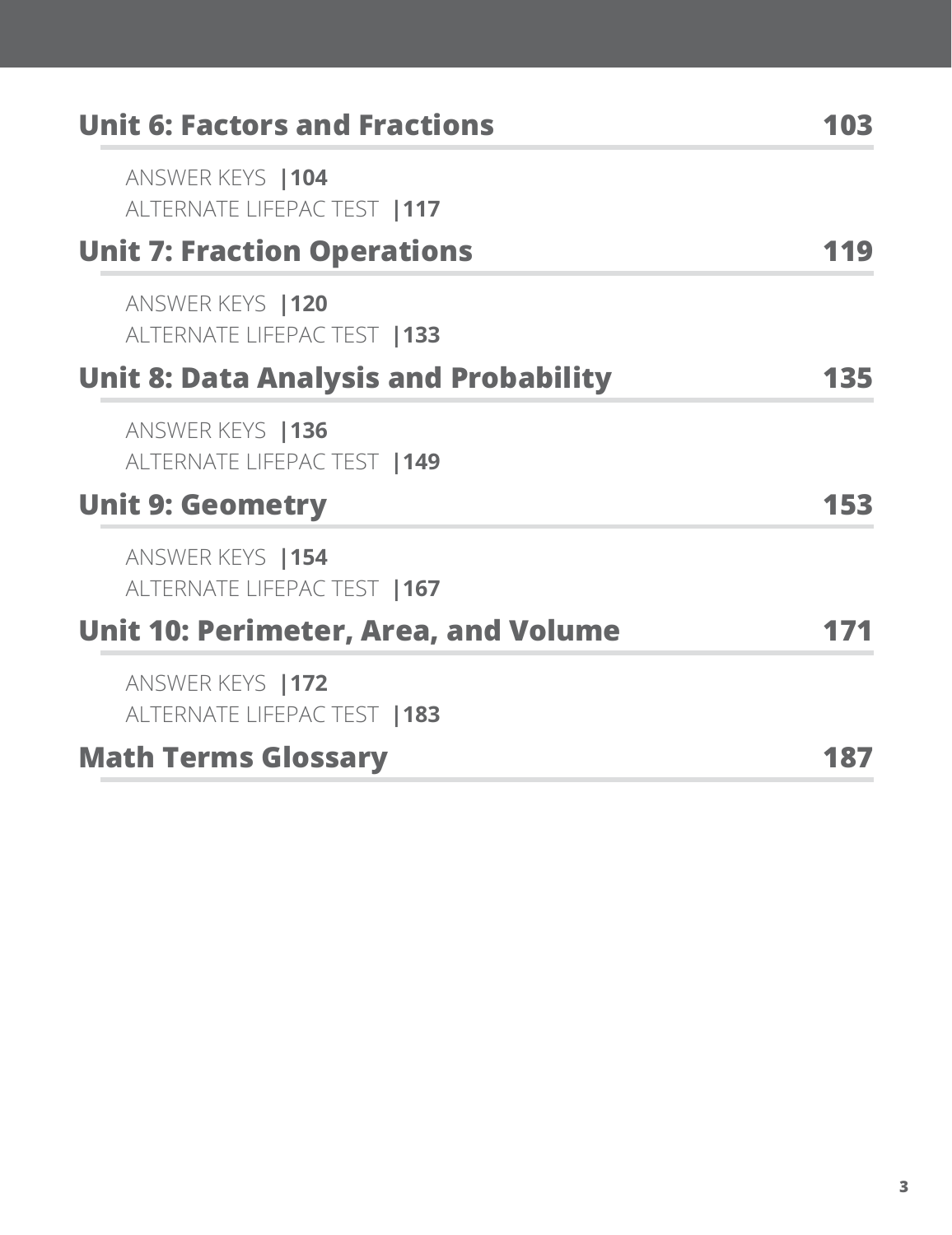## STRUCTURE OF THE LIFEPAC CURRICULUM

The LIFEPAC curriculum is conveniently structured to provide one teacher handbook containing teacher support material with answer keys and ten student worktexts for each subject at grade levels two through twelve. The worktext format of the LIFEPACs allows the student to read the textual information and complete workbook activities all in the same booklet. The easy to follow LIFEPAC numbering system lists the grade as the first number(s) and the last two digits as the number of the series. For example, the Language Arts LIFEPAC at the 6th grade level, 5th book in the series would be LAN0605.

Each LIFEPAC is divided into 3 to 5 sections and begins with an introduction or overview of the booklet as well as a series of specific learning objectives to give a purpose to the study of the LIFEPAC. The introduction and objectives are followed by a vocabulary section which may be found at the beginning of each section at the lower levels or in the glossary at the high school level. Vocabulary words are used to develop word recognition and should not be confused with the spelling words introduced later in the LIFEPAC. The student should learn all vocabulary words before working the LIFEPAC sections to improve comprehension, retention, and reading skills.

Each activity or written assignment has a number for easy identification, such as 1.1. The first number corresponds to the LIFEPAC section and the number to the right of the decimal is the number of the activity.

Teacher checkpoints, which are essential to maintain quality learning, are found at various locations throughout the LIFEPAC. The teacher should check 1) neatness of work and penmanship, 2) quality of understanding (tested with a short oral quiz), 3) thoroughness of answers (complete sentences and paragraphs, correct spelling, etc.), 4) completion of activities (no blank spaces), and 5) accuracy of answers as compared to the answer key (all answers correct).

The self test questions are also number coded for easy reference. For example, 2.015 means that this is the 15th question in the self test of Section 2. The first number corresponds to the LIFEPAC section, the zero indicates that it is a self test question, and the number to the right of the zero the question number.

The LIFEPAC test is packaged at the centerfold of each LIFEPAC. It should be removed and put aside before giving the booklet to the student for study.

Answer and test keys have the same numbering system as the LIFEPACs. The student may be given access to the answer keys (not the test keys) under teacher supervision so that he can score his own work.

A thorough study of the Curriculum Overview by the teacher before instruction begins is essential to the success of the student. The teacher should become familiar with expected skill mastery and understand how these grade-level skills fit into the overall skill development of the curriculum. The teacher should also preview the objectives that appear at the beginning of each LIFEPAC for additional preparation and planning.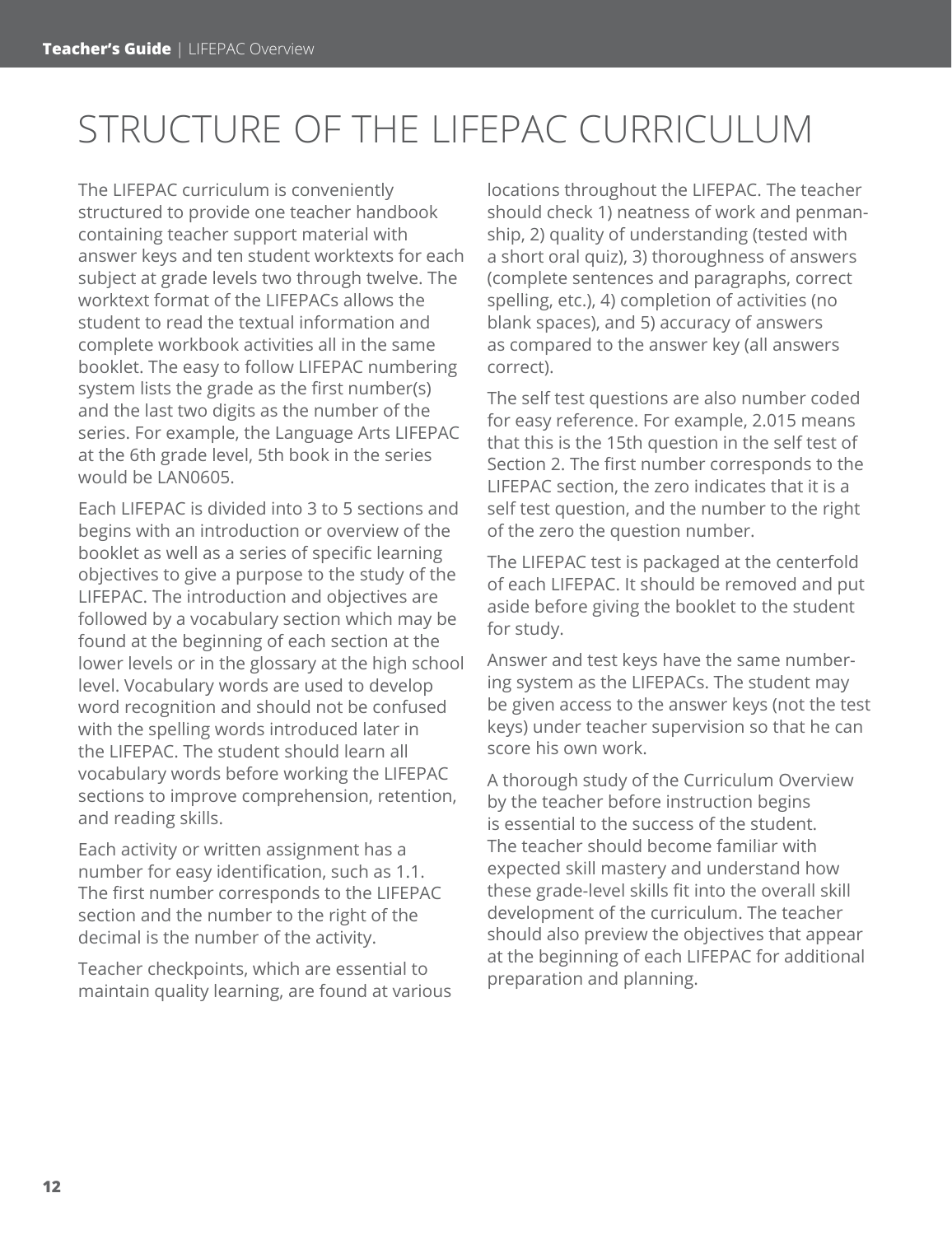## **TEST SCORING AND GRADING**

Answer keys and test keys give examples of correct answers. They convey the idea, but the student may use many ways to express a correct answer. The teacher should check for the essence of the answer, not for the exact wording. Many questions are high level and require thinking and creativity on the part of the student. Each answer should be scored based on whether or not the main idea written by the student matches the model example. "Any Order" or "Either Order" in a key indicates that no particular order is necessary to be correct.

Most self tests and LIFEPAC tests at the lower elementary levels are scored at 1 point per answer; however, the upper levels may have a point system awarding 2 to 5 points for various answers or questions. Further, the total test points will vary; they may not always equal 100 points. They may be 78, 85, 100, 105, etc.

#### **Example 1**



A score box similar to ex. 1 above is located at the end of each self test and on the front of the LIFEPAC test. The bottom score, 72, represents the total number of points possible on the test. The upper score, 58, represents the number of points your student will need to receive an 80% or passing grade. If you wish to establish the exact percentage that your student has achieved, find the total points of his correct answers and divide it by the bottom number (in this case 72). For example, if your student has a point total of 65, divide 65 by 72 for a grade of 90%. Referring to ex. 2, on a test with a total of 105 possible points, the student would have to receive a minimum of 84 correct points for an 80% or passing grade. If your student has received 93 points, simply divide the 93 by 105 for a percentage grade of 89%. Students who receive a score below 80% should review the LIFEPAC and retest using the appropriate Alternate Test found in the Teacher's Guide.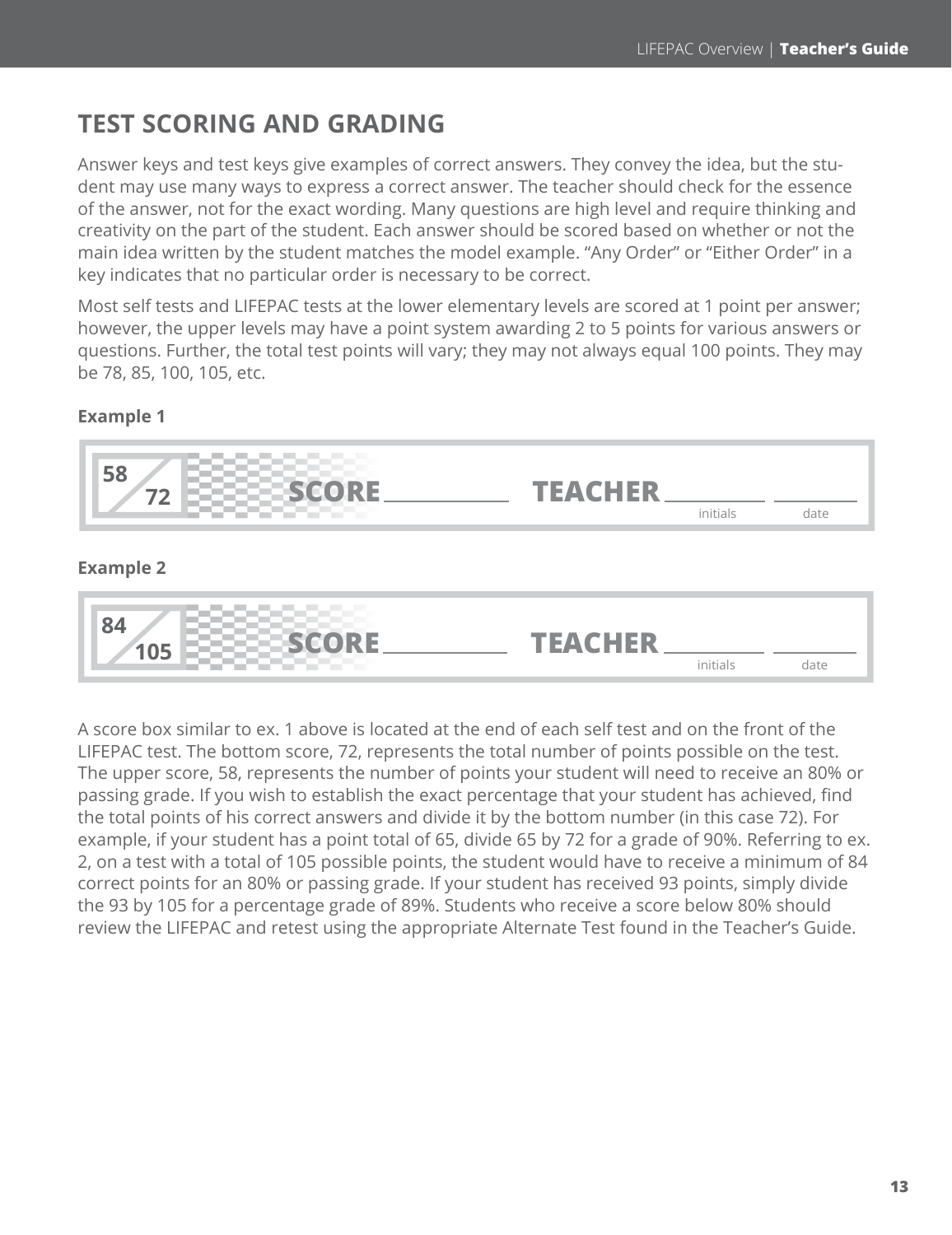The following is a guideline to assign letter grades for completed LIFEPACs based on a maximum total score of 100 points.

#### **Example:**

| LIFEPAC Test | $=$ | 60% of the Total Score (or percent grade)              |
|--------------|-----|--------------------------------------------------------|
| Self Test    | $=$ | 25% of the Total Score (average percent of self tests) |
| Reports      | $=$ | 10% or 10* points per LIFEPAC                          |
| Oral Work    | $=$ | 5% or 5* points per LIFEPAC                            |

\*Determined by the teacher's subjective evaluation of the student's daily work.

#### **Example**:

| <b>LIFEPAC Test Score</b> |     | 92% | $92 \times .60 = 55$ points |
|---------------------------|-----|-----|-----------------------------|
| Self Test Average         | $=$ | 90% | $90 \times .25 = 23$ points |
| Reports                   |     |     | $= 8$ points                |
| Oral Work                 |     |     | $= 4$ points                |
|                           |     |     |                             |

\_\_\_\_\_\_\_\_\_\_\_\_\_\_\_\_\_\_\_\_\_\_\_\_\_\_\_\_\_\_\_\_\_\_\_\_\_\_\_\_\_\_\_\_\_\_\_\_\_\_\_\_\_\_\_\_\_\_\_\_\_\_\_\_\_\_\_\_\_\_\_

TOTAL POINTS = 90 points

#### **Grade Scale based on point system:**

| $100 - 94$ |    |
|------------|----|
| $93 - 86$  | B  |
| $85 - 77$  | C  |
| $76 - 70$  | D) |
| Below 70   | F  |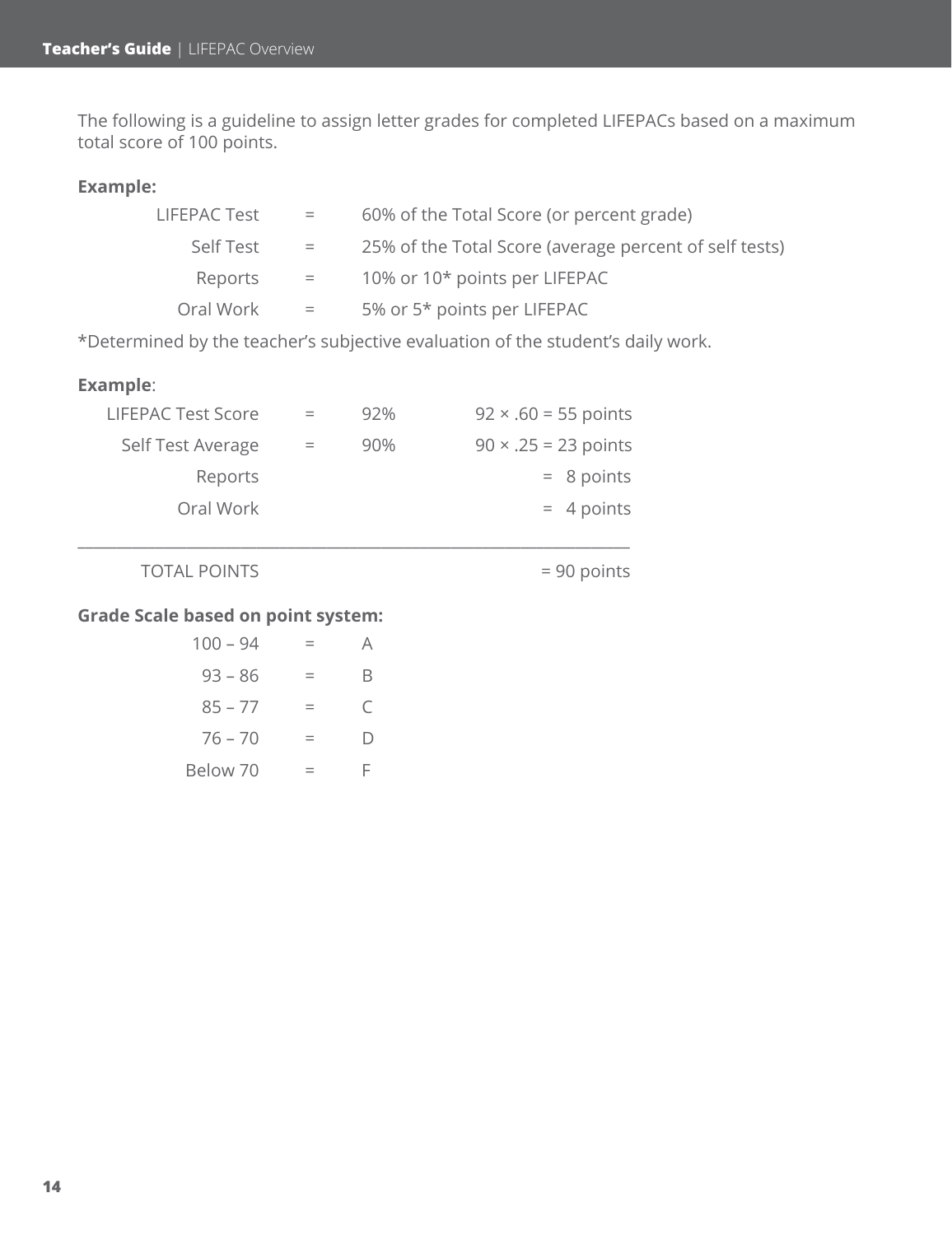## **TEACHER HINTS AND STUDYING TECHNIQUES**

LIFEPAC activities are written to check the level of understanding of the preceding text. The student may look back to the text as necessary to complete these activities; however, a student should never attempt to do the activities without reading (studying) the text first. Self tests and LIFEPAC tests are never open book tests.

Language arts activities (skill integration) often appear within other subject curriculum. The purpose is to give the student an opportunity to test his skill mastery outside of the context in which it was presented.

Writing complete answers (paragraphs) to some questions is an integral part of the LIFEPAC curriculum in all subjects. This builds communication and organization skills, increases understanding and retention of ideas, and helps enforce good penmanship. Complete sentences should be encouraged for this type of activity. Obviously, single words or phrases do not meet the intent of the activity, since multiple lines are given for the response.

Review is essential to student success. Time invested in review where review is suggested will be time saved in correcting errors later. Self tests, unlike the section activities, are closed book. This procedure helps to identify weaknesses before they become too great to overcome. Certain objectives from self tests are cumulative and test previous sections; therefore, good preparation for a self test must include all material studied up to that testing point.

The following procedure checklist has been found to be successful in developing good study habits in the LIFEPAC curriculum.

- 1. Read the introduction and Table of Contents.
- 2. Read the objectives.
- 3. Recite and study the entire vocabulary (glossary) list.
- 4. Study each section as follows:
	- a. Read the introduction and study the section objectives.
	- b. Read all the text for the entire section, but answer none of the activities.
	- c. Return to the beginning of the section and memorize each vocabulary word and definition.
	- d. Reread the section, complete the activities, check the answers with the answer key, correct all errors, and have the teacher check.
	- e. Read the self test but do not answer the questions.
	- f. Go to the beginning of the first section and reread the text and answers to the activities up to the self test you have not yet done.
- g. Answer the questions to the self test without looking back.
- h. Have the self test checked by the teacher.
- i. Correct the self test and have the teacher check the corrections.
- j. Repeat steps a–i for each section.
- 5. Use the SQ3R method to prepare for the LIFEPAC test.

**S**can the whole LIFEPAC. **Q**uestion yourself on the objectives. **R**ead the whole LIFEPAC again. **R**ecite through an oral examination. **R**eview weak areas.

- 6. Take the LIFEPAC test as a closed book test.
- 7. LIFEPAC tests are administered and scored under direct teacher supervision. Students who receive scores below 80% should review the LIFEPAC using the SQ3R study method and take the Alternate Test located in the Teacher Handbook. The final test grade may be the grade on the Alternate Test or an average of the grades from the original LIFEPAC test and the Alternate Test.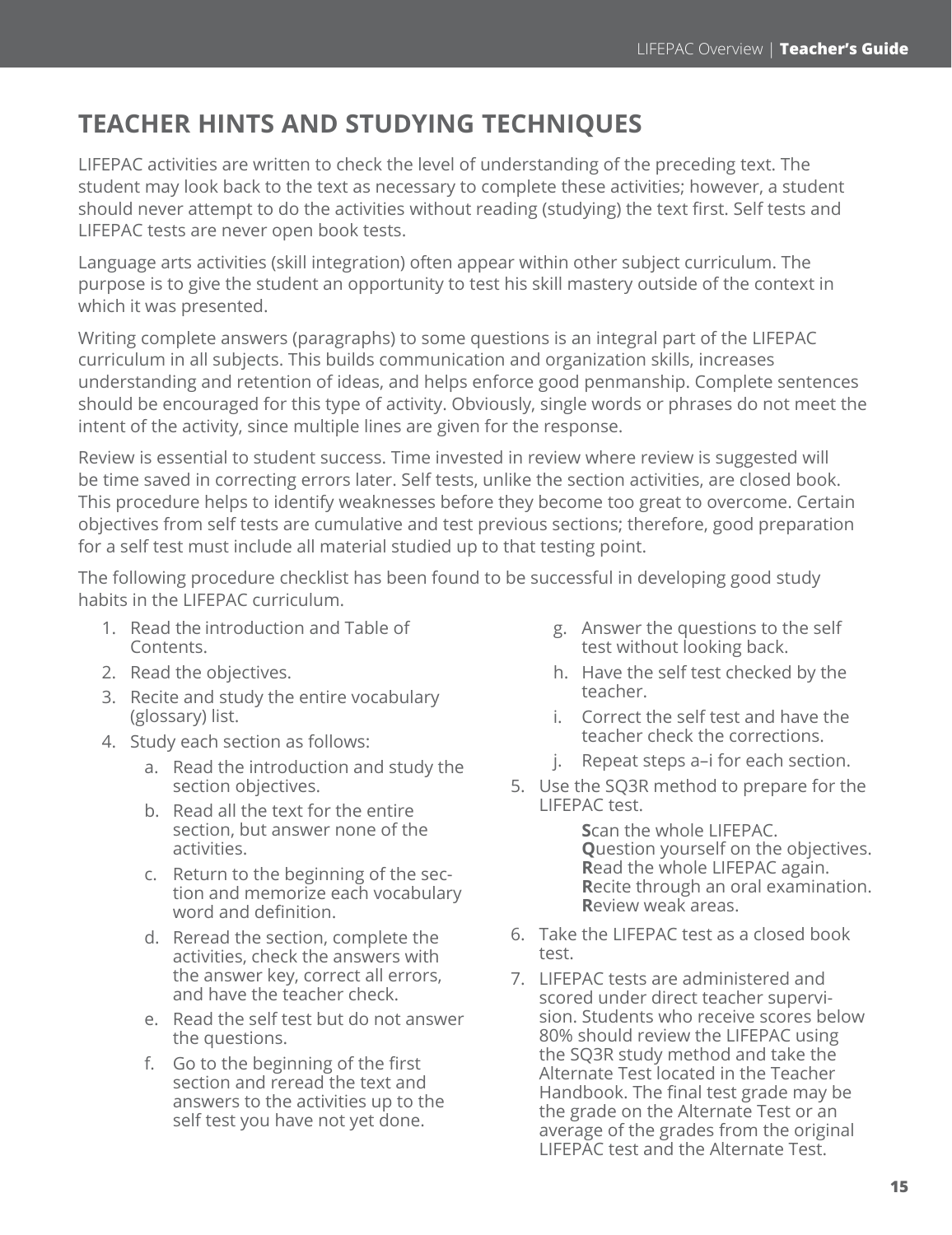## **GOAL SETTING AND SCHEDULES**

Each school must develop its own schedule, because no single set of procedures will fit every situation. The following is an example of a daily schedule that includes the five LIFEPAC subjects as well as time slotted for special activities.

#### **Possible Daily Schedule**

|          | $8:15 - 8:25$   | Pledges, prayer, songs,<br>devotions, etc. |
|----------|-----------------|--------------------------------------------|
|          | $8:25 - 9:10$   | <b>Bible</b>                               |
|          | $9:10 - 9:55$   | Language Arts                              |
|          |                 | 9:55 - 10:15 Recess (juice break)          |
|          | $10:15 - 11:00$ | Math                                       |
|          | $11:00 - 11:45$ | History & Geography                        |
|          | $11:45 - 12:30$ | Lunch, recess, quiet time                  |
|          |                 | 12:30 - 1:15 Science                       |
| $1:15 -$ |                 | Drill, remedial work,<br>enrichment*       |

**\*Enrichment:** *Computer time, physical education, field trips, fun reading, games and puzzles, family business, hobbies, resource persons, guests, crafts, creative work, electives, music appreciation, projects.*

Basically, two factors need to be considered when assigning work to a student in the LIFEPAC curriculum.

The first is time. An average of 45 minutes should be devoted to each subject, each day. Remember, this is only an average. Because of extenuating circumstances a student may spend only 15 minutes on a subject one day and the next day spend 90 minutes on the same subject.

The second factor is the number of pages to be worked in each subject. A single LIFEPAC is designed to take 3 to 4 weeks to complete. Allowing about 3 to 4 days for LIFEPAC introduction, review, and tests, the student has approximately 15 days to complete the LIFEPAC pages. Simply take the number of pages in the LIFEPAC, divide it by 15 and you will have the number of pages that must be completed on a daily basis to keep the student on schedule. For example, a LIFEPAC containing 45 pages will require 3 completed pages per day. Again, this is only an average. While working a 45-page LIFEPAC, the student may complete only 1 page the first day if the text has a lot of activities or reports, but go on to complete 5 pages the next day.

Long-range planning requires some organization. Because the traditional school year originates in the early fall of one year and continues to late spring of the following year, a calendar should be devised that covers this period of time. Approximate beginning and completion dates can be noted on the calendar as well as special occasions such as holidays, vacations and birthdays. Since each LIFEPAC takes 3 to 4 weeks or eighteen days to complete, it should take about 180 school days to finish a set of ten LIFEPACs. Starting at the beginning school date, mark off eighteen school days on the calendar and that will become the targeted completion date for the first LIFEPAC. Continue marking the calendar until you have established dates for the remaining nine LIFEPACs making adjustments for previously noted holidays and vacations. If all five subjects are being used, the ten established target dates should be the same for the LIFEPACs in each subject.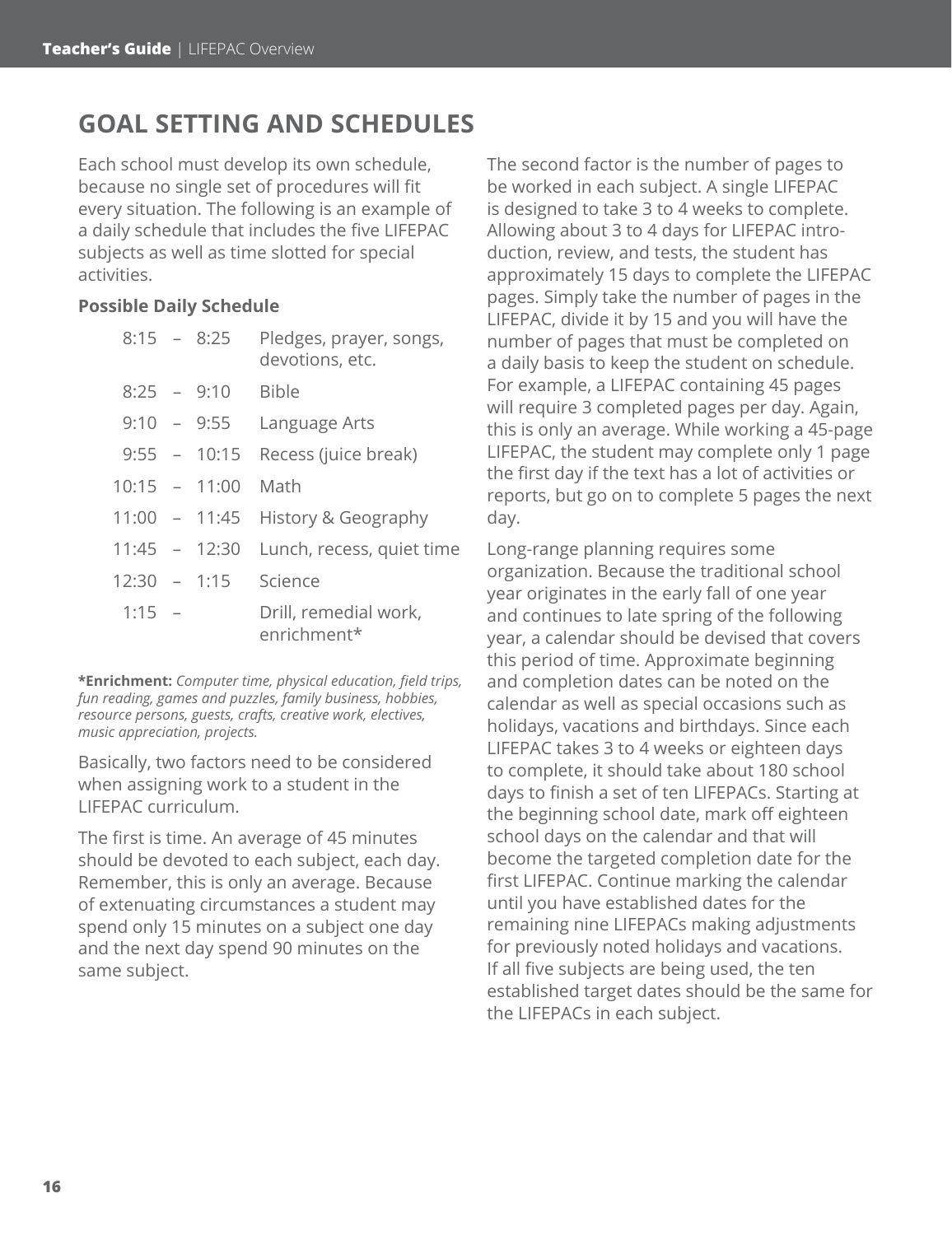## **INSTRUCTIONS FOR FIFTH GRADE MATH**

The LIFEPAC curriculum from grades two through twelve is structured so that the daily instructional material is written directly into the LIFEPACs. The student is encouraged to read and follow this instructional material in order to develop independent study habits. The teacher should introduce the LIFEPAC to the student, set a required completion schedule, complete teacher checks, be available for questions regarding both content and procedures, administer and grade tests, and develop additional learning activities as desired. Teachers working with several students may schedule their time so that students are assigned to a quiet work activity when it is necessary to spend instructional time with one particular student.

Math is a subject that requires skill mastery. But skill mastery needs to be applied toward active student involvement. Measurements require measuring cups, rulers, empty containers. Boxes and other similar items help the study of solid shapes. Construction paper, beads, buttons, and beans are readily available and can be used for counting, base ten, fractions, sets, grouping, and sequencing. Students should be presented with problem situations and be given the opportunity to find their solutions.

Any workbook assignment that can be supported by a real-world experience will enhance the student's ability for problem solving. There is an infinite challenge for the teacher to provide a meaningful environment for the study of math. It is a subject that requires constant assessment of student progress. Do not leave the study of math in the classroom.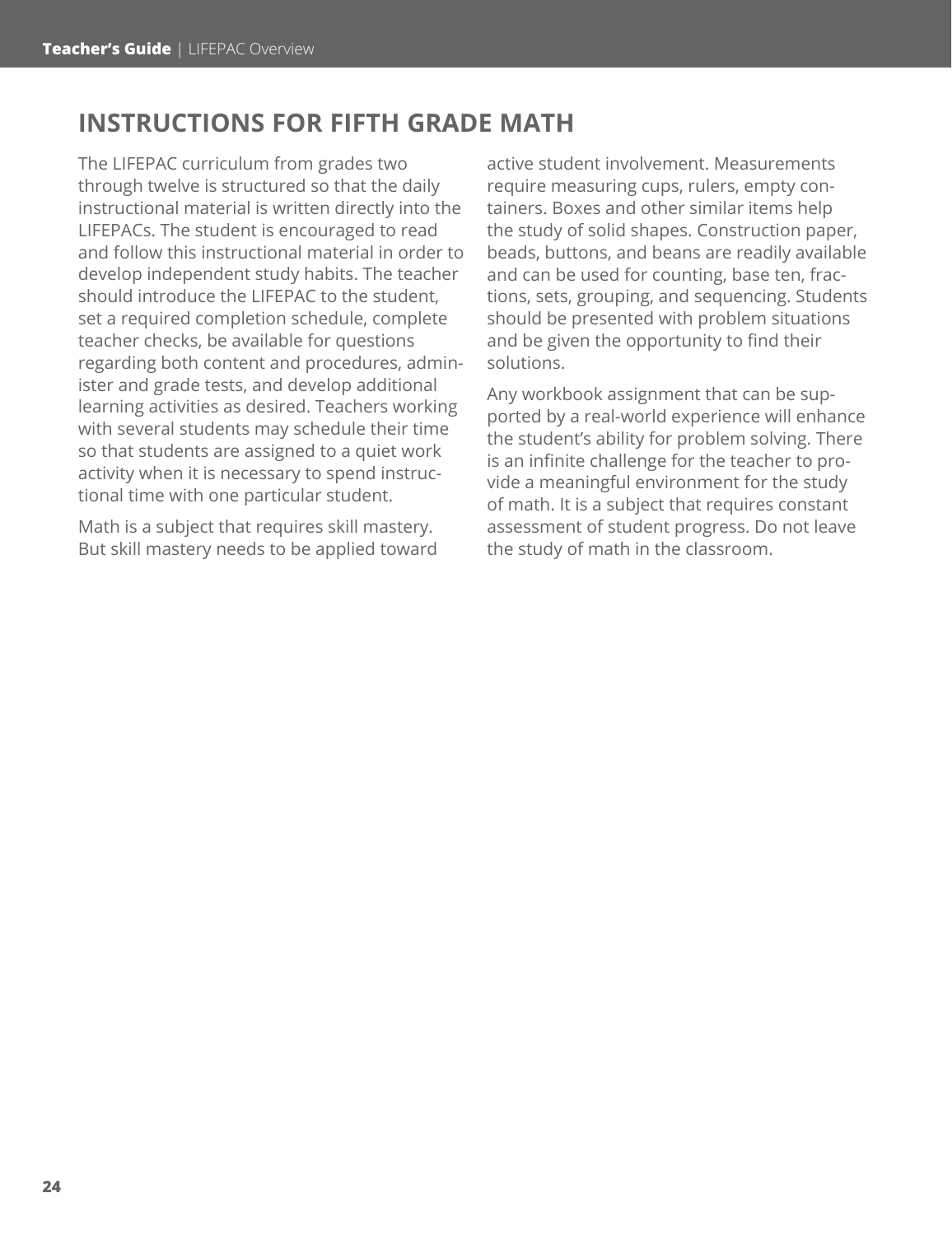Math 501 | **Teacher's Guide**

# **MATH 501**

Unit 1: Place Value, Addition, and Subtraction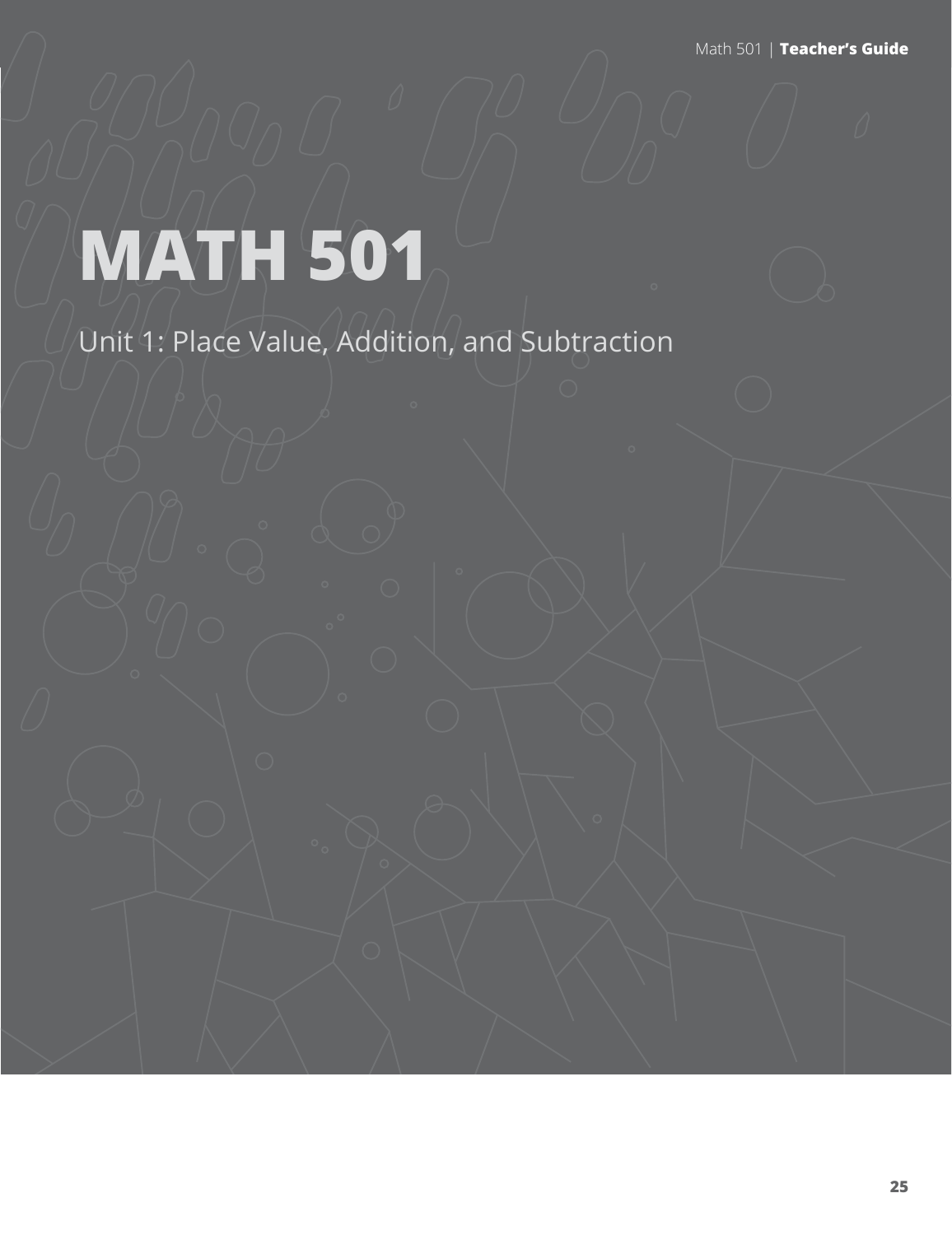## ANSWER KEYS

## **SECTION 1**

| 1.1                             | a. 2<br>$\overline{4}$<br>b.<br>6<br>C.<br>3<br>d.<br>1<br>е.                             | 1.28<br>1.29<br>1.30 | 4,506<br>945,230<br>a. 2<br>b.<br>$\sqrt{1}$<br>C.<br>$\overline{4}$                        | 4,522       | 4,690<br>1,249,000 1,853,100           | 4,692<br>50,489,200 |
|---------------------------------|-------------------------------------------------------------------------------------------|----------------------|---------------------------------------------------------------------------------------------|-------------|----------------------------------------|---------------------|
| 1.2<br>1.3<br>1.4<br>1.5<br>1.6 | 5<br>f.<br>b<br>d<br>C<br>a<br>$\mathsf b$                                                | 1.31                 | d.3<br>a.<br>$\overline{4}$<br>b.<br>$\overline{2}$<br>$\overline{3}$<br>C.<br>d. 5<br>e. 1 |             |                                        |                     |
| 1.7                             | d                                                                                         | 1.32                 | true                                                                                        |             |                                        |                     |
| 1.8                             | Answers will vary. Students should write a<br>number that has a 7 in the thousands place. | 1.33<br>1.34         | d                                                                                           |             |                                        |                     |
|                                 | One example is 87,000.                                                                    | 1.35                 | a<br>$\mathsf b$                                                                            |             |                                        |                     |
| 1.9                             | a                                                                                         | 1.36                 | d                                                                                           |             |                                        |                     |
| 1.10                            | $\mathsf d$                                                                               | 1.37                 | d                                                                                           |             |                                        |                     |
| 1.11                            | C                                                                                         | 1.38                 | $\mathsf C$                                                                                 |             |                                        |                     |
| 1.12<br>1.13                    | b<br>eight million, four hundred nine thousand,                                           | 1.39<br>1.40         | a<br>С                                                                                      |             |                                        |                     |
|                                 | one hundred twenty                                                                        | 1.41                 | b                                                                                           |             |                                        |                     |
|                                 | Students should use commas correctly                                                      | 1.42                 | a                                                                                           |             |                                        |                     |
|                                 | and not use the word and.                                                                 | 1.43<br>1.44         | d                                                                                           |             |                                        |                     |
|                                 |                                                                                           | 1.45                 | b<br>a                                                                                      |             |                                        |                     |
| 1.14                            | a                                                                                         | 1.46                 | a                                                                                           |             |                                        |                     |
| 1.15                            | C                                                                                         | 1.47                 | $\mathsf b$                                                                                 |             |                                        |                     |
| 1.16<br>1.17                    | d<br>d                                                                                    | 1.48<br>1.49         | C                                                                                           |             |                                        |                     |
| 1.18                            | a. 2                                                                                      | 1.50                 | C                                                                                           |             | greater, larger, larger in value, etc. |                     |
|                                 | $\left  \right $<br>b.                                                                    | 1.51                 | $\mathsf C$                                                                                 |             |                                        |                     |
| 1.19                            | a                                                                                         | 1.52                 | 0.004                                                                                       | 0.04        | 0.044                                  | 0.404               |
| 1.20                            | a                                                                                         | 1.53                 | 5.07                                                                                        | 5.2         | 6.035                                  | 6.305               |
| 1.21<br>1.22                    | b<br>b                                                                                    | 1.54<br>1.55         | 10.08<br>b                                                                                  | 10.175      | 10.5                                   | 10.54               |
| 1.23                            | C                                                                                         | 1.56                 | $\mathsf C$                                                                                 |             |                                        |                     |
| 1.24                            | a                                                                                         | 1.57                 | a                                                                                           |             |                                        |                     |
| 1.25                            | $\mathsf d$                                                                               | 1.58                 | a                                                                                           |             |                                        |                     |
| 1.26                            | C                                                                                         | 1.59                 | $\mathsf b$                                                                                 |             |                                        |                     |
| 1.27                            | $\mathsf b$                                                                               | 1.60<br>1.61         | $\mathsf b$<br>a                                                                            |             |                                        |                     |
|                                 | Earth is 149,598,262 kilometers from the                                                  | 1.62                 | d                                                                                           |             |                                        |                     |
|                                 | Sun, and Venus is 108,209,475 kilometers                                                  | 1.63                 | 0.45                                                                                        | 0.7         | 0.963                                  |                     |
|                                 | from the Sun. So, Earth is farther from the<br>Sun than Venus.                            | 1.64                 | 2.008                                                                                       | 2.08        | 2.8                                    |                     |
|                                 |                                                                                           | 1.65<br>1.66         | 5.899<br>9.15                                                                               | 15.2<br>9.3 | 50.76<br>9.376                         | 150.0<br>9.51       |
|                                 |                                                                                           |                      |                                                                                             |             |                                        |                     |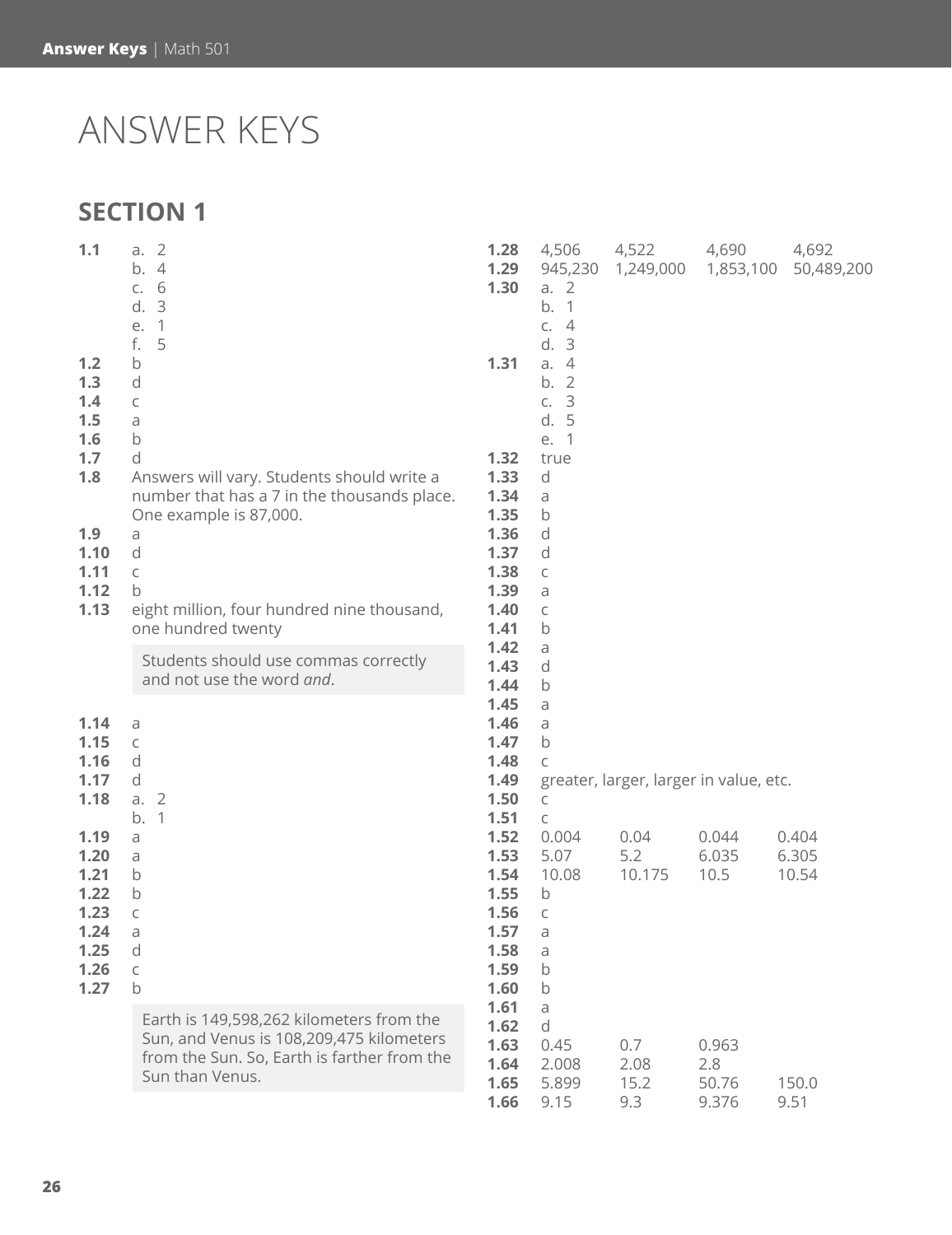### **SELF TEST 1**

**1.01** false

Whole numbers do not use the word *and*.

| true         |                                    |                                 |
|--------------|------------------------------------|---------------------------------|
|              |                                    |                                 |
| $\mathsf{C}$ |                                    |                                 |
| d            |                                    |                                 |
| a            |                                    |                                 |
| b            |                                    |                                 |
| a            |                                    |                                 |
| b            |                                    |                                 |
| b            |                                    |                                 |
| $\subset$    |                                    |                                 |
| 232,407      |                                    |                                 |
| 5.0          |                                    |                                 |
| 9            |                                    |                                 |
| 3            |                                    |                                 |
|              | <b>1.03</b> ten thousands<br>5.008 | 232,411 235,116 235,305<br>5.15 |

## **SECTION 2**

**2.1** rounding

#### **2.2** c

The digit to the right of the hundreds place (7) is greater than 5, so round 5 up to 6.

#### **2.3** b

The digit to the right of the millions place (9) is greater than 5, so round 8 up to 9.

#### **2.4** a

7 is in the hundreds place. The digit to the right of the hundreds place (0) is less than 5, so keep 7 the same.

#### **2.5** d

0 is in the tens place. The digit to the right of the tens place (3) is less than 5, so keep 0 the same.

#### **2.6** c

9 is in the thousands place. The digit to the right of the thousands place is greater than 5, so round 9 up to 10.

#### **2.7** b

The digit to the right of the tenths place (7) is greater than 5, so round 3 up to 4.

#### **2.8** d

The digit to the right of the hundredths place (2) is less than 5, so keep 9 the same.

#### **2.9** b

8 is in the ones place. The digit to the right of the ones place (5) is 5 so round 8 up to 9.

#### **2.10** b

9 is in the tenths place. The digit to the right of the tenths place (7) is greater than 5, so round 9 up to 10.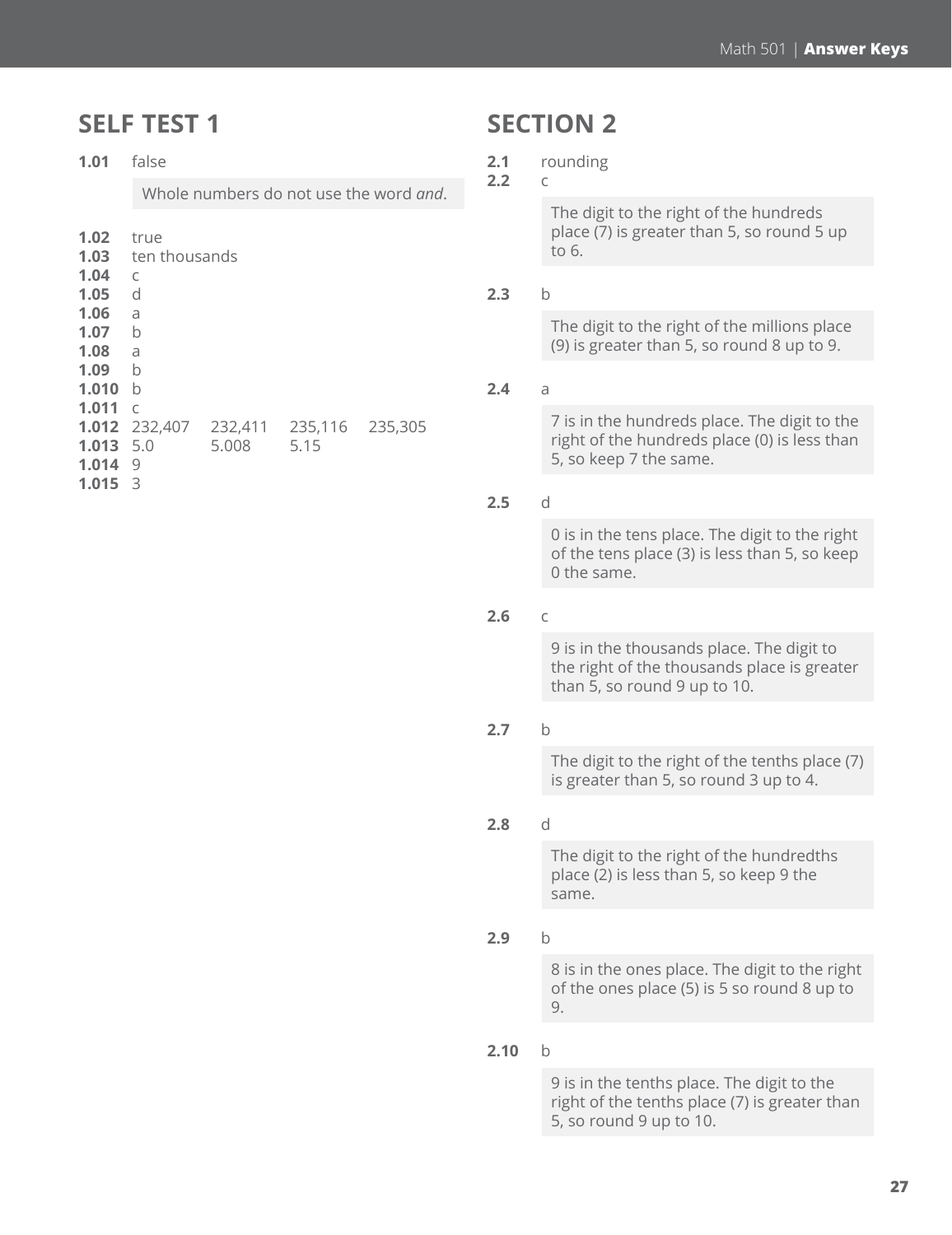| 2.11                                 | a                                                                                                                                                                      | 2.30                                 | a. 2                                                                                 |  |  |
|--------------------------------------|------------------------------------------------------------------------------------------------------------------------------------------------------------------------|--------------------------------------|--------------------------------------------------------------------------------------|--|--|
|                                      | 3 is in the hundredths place. The digit to<br>the right of the hundredths place (1) is<br>less than 5, so keep 3 the same.                                             | 2.31                                 | $\overline{4}$<br>b.<br>c. 3<br>d.<br>$\overline{1}$<br>a. 2                         |  |  |
| 2.12<br>2.13                         | Answers will vary. The number should be a<br>whole number between 650 and 749.<br>Answers will vary. The number should be a<br>decimal number between 0.250 and 0.349. | 2.32                                 | 5<br>b.<br>$\overline{1}$<br>C.<br>d.4<br>e. 3<br>mental math, mental addition, etc. |  |  |
| 2.14<br>2.15<br>2.16<br>2.17<br>2.18 | a<br>$\mathsf b$<br>$\mathsf{C}$<br>d<br>a. 3<br>b.2                                                                                                                   | 2.33<br>2.34<br>2.35<br>2.36<br>2.37 | C<br>$\mathsf b$<br>a<br>$\mathsf C$<br>93                                           |  |  |
| 2.19                                 | c. 1<br>false                                                                                                                                                          |                                      | $28 + 60 = 88$<br>$88 + 5 = 93$                                                      |  |  |
|                                      | The largest place value they share is the<br>tens place.                                                                                                               | 2.38                                 | 77                                                                                   |  |  |
| 2.20<br>2.21                         | true<br>$\mathsf b$                                                                                                                                                    |                                      | $14 + 6 = 20$<br>$20 + 57 = 77$                                                      |  |  |
| 2.22                                 | $\mathsf C$                                                                                                                                                            | 2.39                                 | 290                                                                                  |  |  |
| 2.23                                 | $1,000 + 9,000 = 10,000$<br>d                                                                                                                                          |                                      | $80 + 40 = 120$<br>$120 + 100 = 220$<br>$220 + 70 = 290$                             |  |  |
|                                      | $180 - 60 = 120$                                                                                                                                                       |                                      |                                                                                      |  |  |
| 2.24                                 | 2.40<br>a                                                                                                                                                              | 682<br>$432 + 200 = 632$             |                                                                                      |  |  |
|                                      | $22 + 4 + 2 = 28$                                                                                                                                                      | $632 + 50 = 682$                     |                                                                                      |  |  |
| 2.25                                 | C                                                                                                                                                                      | 2.41                                 | 45                                                                                   |  |  |
|                                      | $6 - 1 = 5$                                                                                                                                                            |                                      | $82 - 30 = 52$<br>$52 - 7 = 45$                                                      |  |  |
| 2.26                                 | $\mathsf b$                                                                                                                                                            | 2.42                                 | 934                                                                                  |  |  |
| 2.27                                 | $700 + 600 = 1,300$<br>a                                                                                                                                               |                                      | $1,254 - 300 = 954$<br>$954 - 20 = 934$                                              |  |  |
|                                      | $700 - 600 = 100$                                                                                                                                                      | 2.43                                 | 416                                                                                  |  |  |
| 2.28                                 | C                                                                                                                                                                      |                                      | $532 - 100 = 432$<br>$432 - 10 = 422$<br>$422 - 6 = 416$                             |  |  |
|                                      | $$10 + $10 + $20 = $40$                                                                                                                                                |                                      |                                                                                      |  |  |
| 2.29                                 | d                                                                                                                                                                      | 2.44<br>2.45<br>2.46                 | C<br>C<br>$\mathsf C$                                                                |  |  |
|                                      | $18 - 7 = 11$                                                                                                                                                          | 2.47                                 | d                                                                                    |  |  |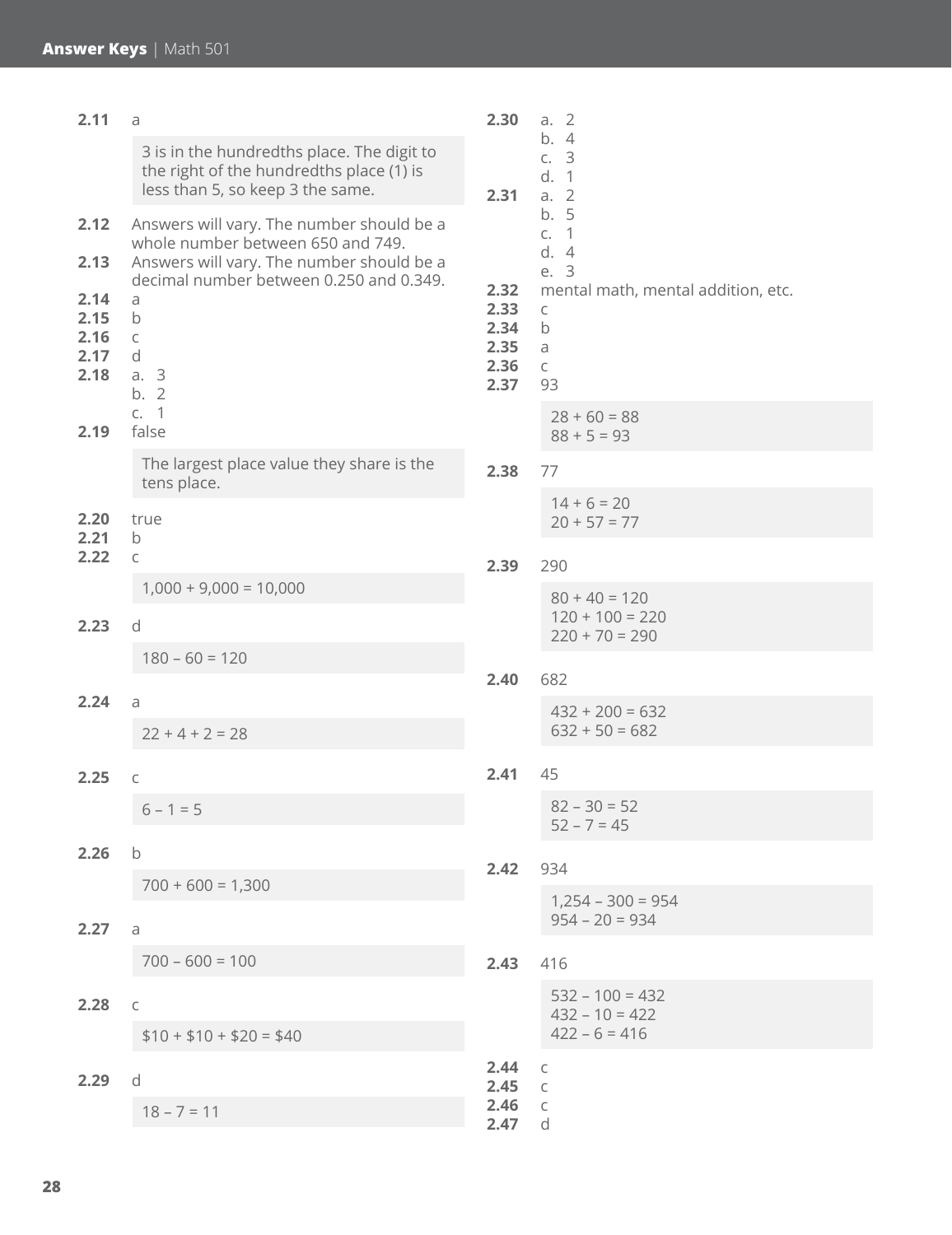## **SELF TEST 2**

### The largest place value they have in common is the ones place.

**2.02** true

**2.01** false

#### **2.03** b

#### **2.04** b

The digit to the right of the hundreds place (2) is less than 5, so keep 9 the same. The digits to the right of the hundreds place become zeros.

#### **2.05** a

1 is in the thousands place. The digit to the right of the thousands place (7) is greater than 5, so round 1 up to 2. The digits to the right of the thousands place become zeros.

#### **2.06** b

4 is in the ones place. The digit to the right of the ones place (2) is less than 5, so keep 4 the same. The digits to the right of the ones place become zeros.

#### **2.07** c

The digit to the right of the hundreds place (6) is greater than 5, so round 9 up to 10. The 4 becomes 5 and the 9 becomes a zero. The digits to the right of the hundredths place become zeros.

#### **2.08** b

 $5 + 9 = 14$ 

**2.09** b

 $9,000 - 4,000 = 5,000$ 

**2.010** a

 $130 + 60 = 190$ 

**2.011** c

 $$5 - $2 = $3$ 

```
2.012 c
2.013 76
```
 $49 + 20 = 69$  $69 + 7 = 76$ 

#### **2.014** 275

| $40 + 15 = 55$   |
|------------------|
| $220 + 55 = 275$ |

#### **2.015** 273

578 – 300 = 278  $278 - 5 = 273$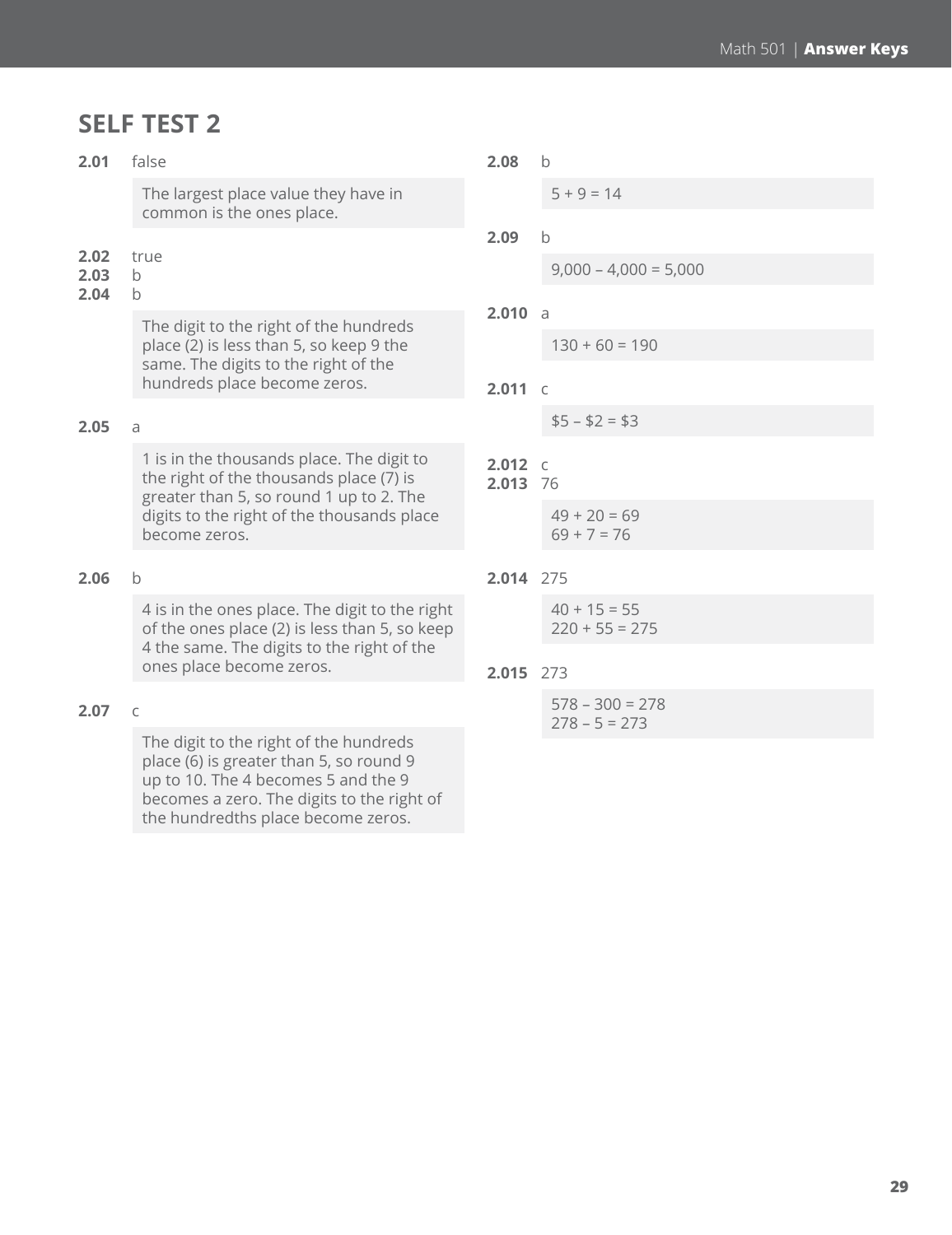**SECTION 3**

| 3.1<br>3.2 | 9,750<br>b                                                        | 3.9                        | 28,650                                                       |
|------------|-------------------------------------------------------------------|----------------------------|--------------------------------------------------------------|
|            | 11<br>497<br>$+ 184$<br>681                                       |                            | 8 14<br>59,466<br>$-30,816$<br>28,650                        |
|            |                                                                   | 3.10                       | a. 6                                                         |
| 3.3        | $\overline{\text{d}}$<br>$1 \quad 1$<br>3,448<br>$+ 680$<br>4,128 | 3.11                       | b. 2<br>c. 5<br>d. 4<br>e. 3<br>f.<br>$\overline{1}$<br>a. 2 |
| 3.4        | $\mathsf C$                                                       |                            | b.<br>$\overline{4}$<br>c. 3                                 |
|            | 1 1 2 1<br>3.12<br>25,180<br>3.13<br>5,144                        |                            | d. 1<br>845<br>$\sf b$                                       |
|            | $+1,887$<br>32,211                                                |                            | $\overline{1}$<br>42.7<br>$+ 11.4$                           |
| 3.5        | 114,782                                                           |                            | 54.1                                                         |
|            | $1 \qquad 1$<br>59,466                                            | 3.14                       | $\partial$                                                   |
|            | $+ 55,316$<br>114,782                                             |                            | $1 \qquad 1$<br>31.25<br>$+9.38$                             |
| 3.6        | $\operatorname{\mathsf{d}}$                                       |                            | 40.63                                                        |
|            | $99$<br>7 $1010$                                                  | 3.15                       | $\mathsf C$                                                  |
|            | 8,000<br>$-452$<br>7,548                                          | 0.29<br>$+ 10.70$<br>10.99 |                                                              |
| 3.7        | a<br>3.16                                                         |                            | d                                                            |
|            | 5 11 8 12<br>6,192<br>5,737<br>457                                |                            | 1<br>16.24<br>$+15.00$<br>31.24                              |
| 3.8        | $\mathsf C$                                                       | 3.17                       | $\,$ C                                                       |
|            | 28,478<br>13,326<br>15,152                                        |                            | 1<br>18.10<br>7.60                                           |
|            |                                                                   |                            | $+4.24$                                                      |

29.94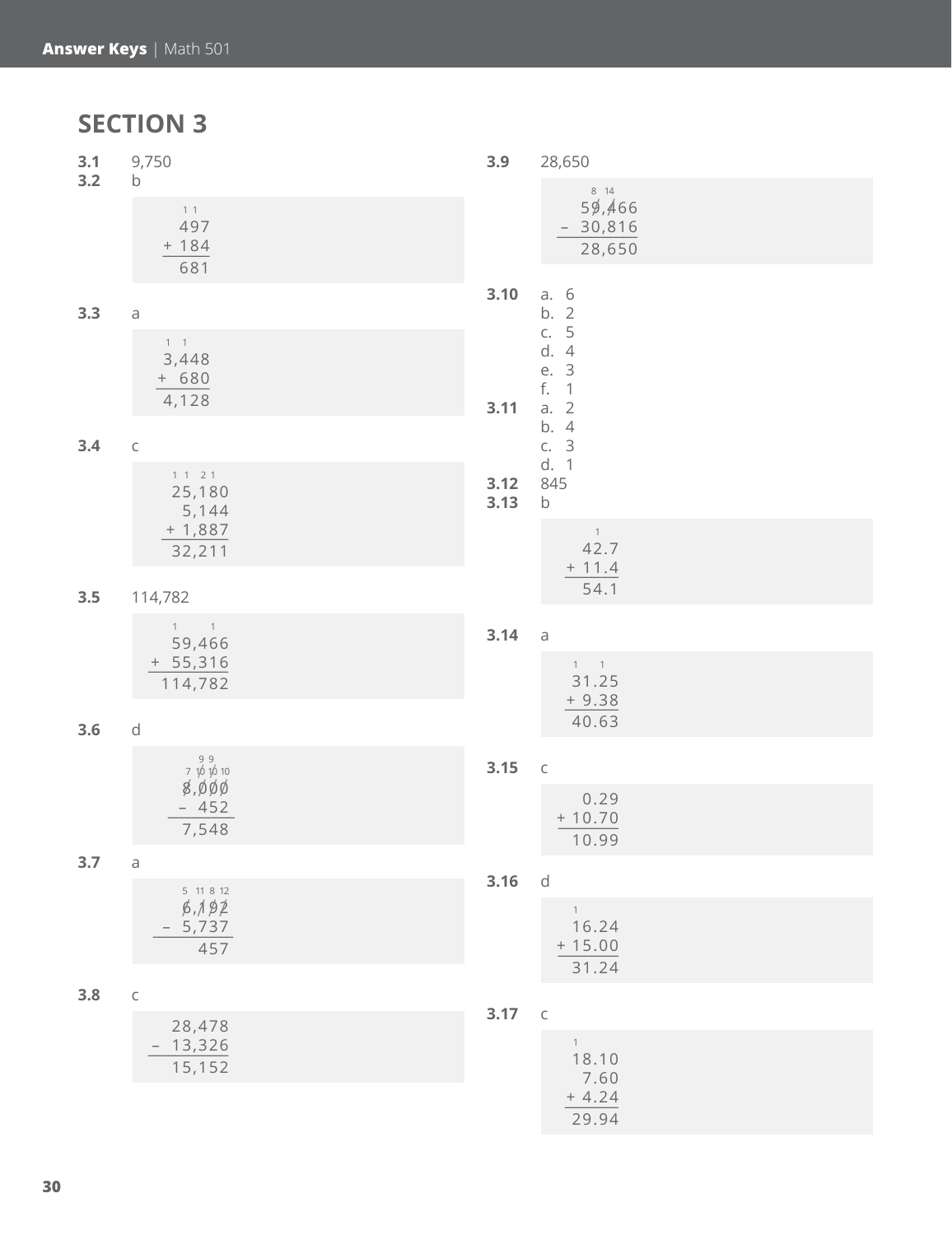| 3.18                                 | $\mbox{\bf a}$                                                   | 3.30                 | 7.4                                                      |
|--------------------------------------|------------------------------------------------------------------|----------------------|----------------------------------------------------------|
|                                      | 4.00<br>6.41<br>$+3.20$<br>13.61                                 |                      | 11<br>$0 \neq 10$<br>12.6<br>$-4.6$<br>7.4               |
| 3.19                                 | $\mathsf b$                                                      | 3.31                 | 17.88                                                    |
|                                      | $1\quad1$<br>15.25<br>13.80<br>$+16.40$                          |                      | 37.88<br>$-20.00$<br>17.88                               |
|                                      | 45.45                                                            | 3.32                 | 20.89                                                    |
| 3.20                                 | $\mathsf d$                                                      |                      | 27.29                                                    |
|                                      | 2.25<br>$+ 1.50$<br>3.75                                         |                      | $-6.40$<br>20.89                                         |
|                                      |                                                                  | 3.33                 | $\sf b$                                                  |
| 3.21                                 | 98.8<br>93.0                                                     |                      | 10                                                       |
|                                      | $+ 5.8$<br>98.8                                                  |                      | $\frac{2}{3}$ , $\frac{6}{14}$<br>$-2.65$<br>0.49        |
| 3.22                                 | 11.08                                                            | 3.34                 | $\mathsf C$                                              |
|                                      | $\overline{1}$<br>7.48<br>$+3.60$<br>11.08                       |                      | \$3.14 \$10.00<br>$+2.65$<br>$-5.79$<br>\$5.79<br>\$4.21 |
|                                      |                                                                  | 3.35                 | $\mbox{\rm a}$                                           |
| 3.23<br>3.24<br>3.25<br>3.26<br>3.27 | b<br>$\mbox{\rm a}$<br>$\mathsf C$<br>$\mathsf C$<br>$\mathsf C$ |                      | $7.\cancel{20}^{110}$<br>$-7.08$<br>0.12                 |
| 3.28                                 | 62.2<br>88.9                                                     | 3.36                 | 3.6                                                      |
|                                      | $-26.7$<br>62.2                                                  | 3.37<br>3.38<br>3.39 | 3.37<br>15.8<br>7.41                                     |
| 3.29                                 | 5.26                                                             | 3.40<br>3.41         | 15.38<br>13.5                                            |
|                                      | 7 11<br>8.17<br>$-2.91$<br>5.26                                  | 3.42<br>3.43<br>3.44 | 16.74<br>16.08<br>7.7                                    |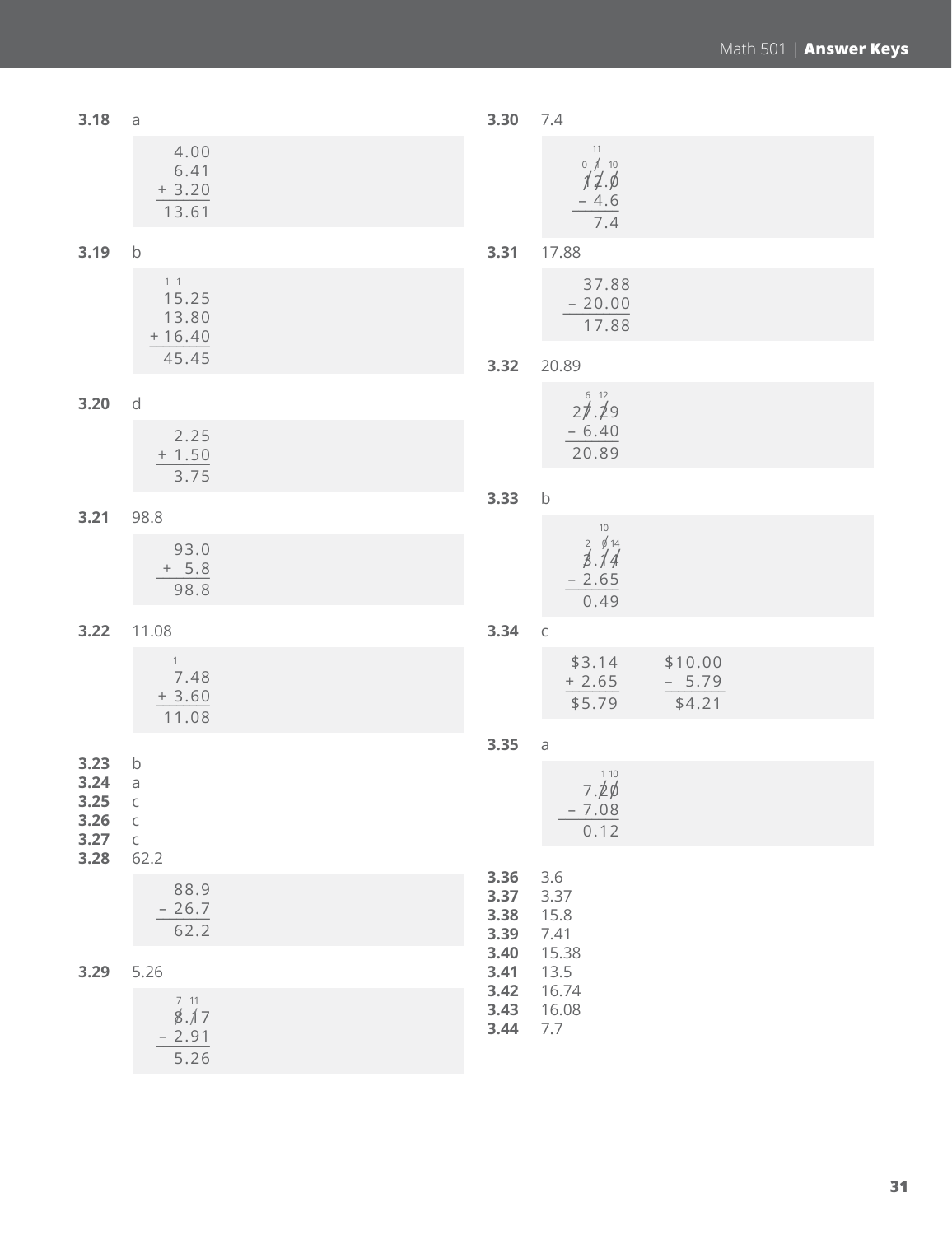## **SELF TEST 3**

| 3.01         | false                                                                                                       |             | $\mathsf C$                                             |
|--------------|-------------------------------------------------------------------------------------------------------------|-------------|---------------------------------------------------------|
|              | Round each number to the highest<br>place value they have in common, the<br>hundreds. $3,800 + 500 = 4,300$ |             | $1 - 1$<br>\$1.39<br>$+ 1.85$<br>\$3.24                 |
| 3.02<br>3.03 | b<br>$\mathsf C$                                                                                            | 3.010 a     |                                                         |
|              | $1 \quad 1$<br>18,257<br>$+ 39,361$<br>57,618                                                               |             | $\mathcal{G}$<br>4 10 10<br>\$5.00<br>$-3.24$<br>\$1.76 |
| 3.04         | $\partial$                                                                                                  | 3.011 13.84 |                                                         |
|              | 5 12 1 14<br>$\cancel{6}$ , $\cancel{11}$<br>$-5,615$<br>609                                                |             | 8.14<br>$+ 5.70$<br>13.84                               |
|              |                                                                                                             | 3.012 23.35 |                                                         |
| 3.05         | $\mathsf C$<br>$\overline{1}$<br>1,450<br>$+ 1,250$                                                         |             | $\overline{1}$<br>14.00<br>$+9.35$<br>23.35             |
|              | 2,700                                                                                                       | 3.013 12.66 |                                                         |
| 3.06         | $\mathsf b$                                                                                                 | 3.014 22.6  | 16.78                                                   |
|              | 5 12<br>1,304<br>$-1,046$                                                                                   |             | $-4.12$<br>12.66                                        |
|              | 316                                                                                                         |             |                                                         |
| 3.07         | d                                                                                                           |             | 11<br>$2 \frac{1}{10}$                                  |
|              | 6 15<br>$$\overrightarrow{7}.\overrightarrow{5}$$<br>- 2.6<br>4.9                                           |             | 32.6<br>$-9.4$<br>22.6                                  |
| 3.08         | $\mathsf b$                                                                                                 |             |                                                         |
|              | $1 \quad 1$<br>6.75<br>7.10<br>$+7.25$<br>21.10                                                             |             |                                                         |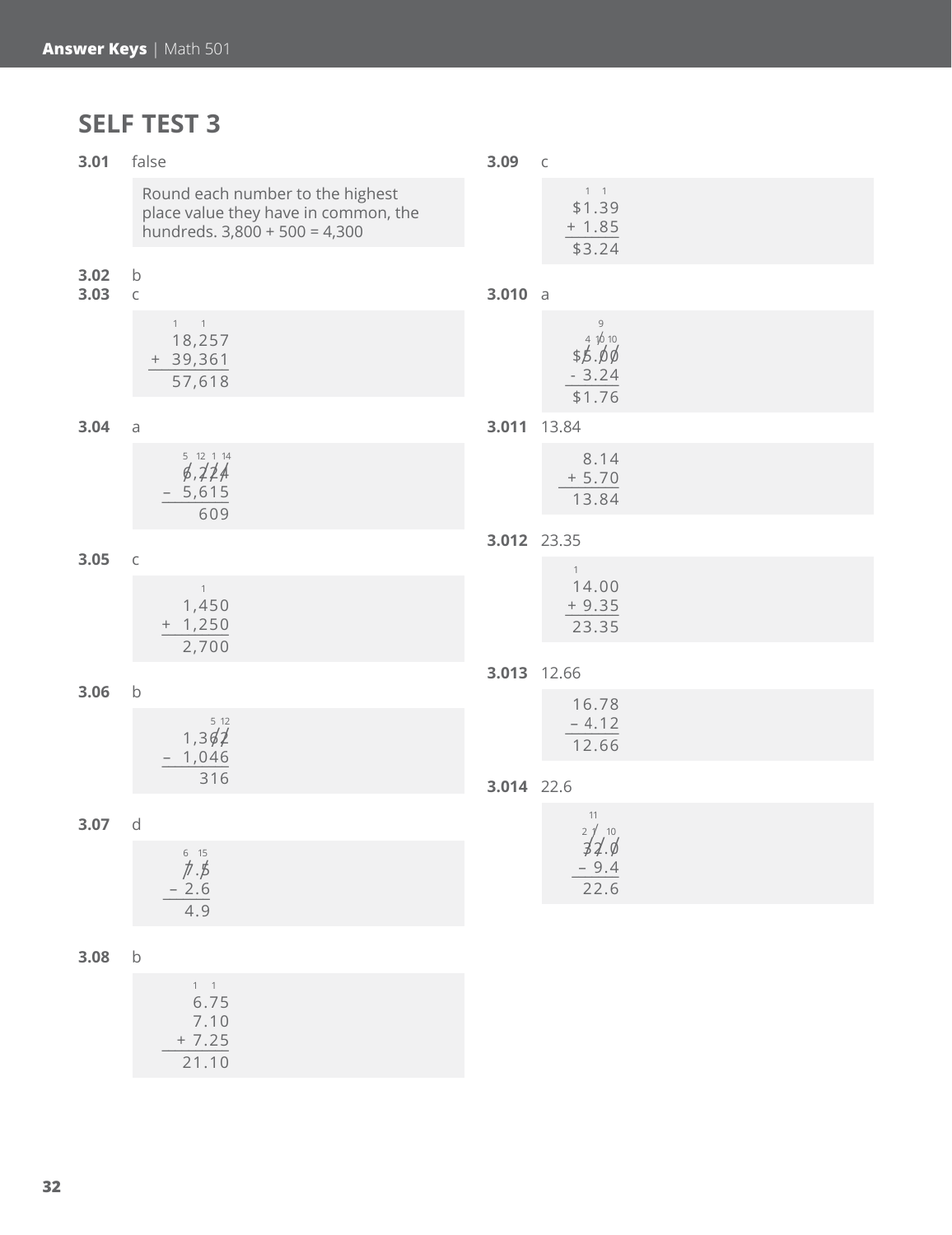## **SECTION 4**

| 4.1                             | a. 3<br>b. 8<br>c. 6                                                | 4.7  | $\mathsf b$                                                           |
|---------------------------------|---------------------------------------------------------------------|------|-----------------------------------------------------------------------|
|                                 |                                                                     |      | $40 - 20 = 20$                                                        |
|                                 | d.<br>$\overline{7}$<br>11<br>е.                                    | 4.8  | a                                                                     |
|                                 | f.<br>10<br>$\overline{4}$<br>g.<br>h.<br>15                        |      | $93 - 40 = 53$<br>$53 - 7 = 46$                                       |
|                                 | 14<br>i.<br>17<br>j.                                                | 4.9  | $\mathsf C$                                                           |
|                                 | k.<br>$\mathbf{1}$<br>$\overline{2}$<br>Ι.<br>m. 9<br>n. 5<br>o. 12 |      | $\mathbf{1}$<br>23.00<br>$+18.35$<br>41.35                            |
|                                 | 16<br>p.<br>13<br>q.                                                | 4.10 | $\mathsf b$                                                           |
| 4.2<br>4.3<br>4,4<br>4.5<br>4.6 | C<br>d<br>b<br>d<br>b                                               |      | 999<br>0 16 16 16 10<br>1ø,øøø<br>6,128<br>$\qquad \qquad -$<br>3,872 |
|                                 | The digit to the right of the tenths place (5)                      |      |                                                                       |

is 5 or larger, so round 9 up to 10.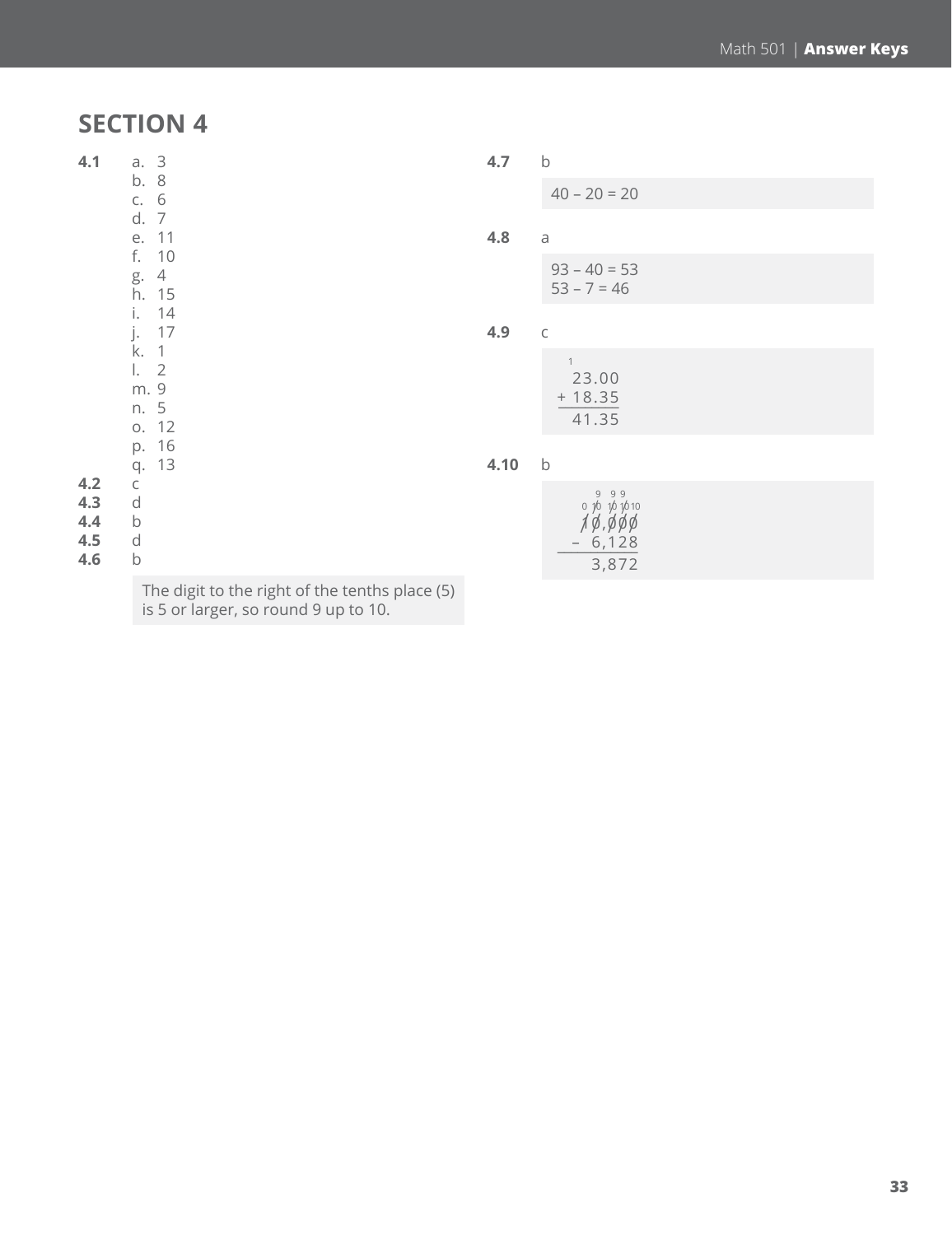## **LIFEPAC TEST**

| 1.<br>2.                   | true<br>false                                                     | 15. | $\mathsf b$                                                                                                 |
|----------------------------|-------------------------------------------------------------------|-----|-------------------------------------------------------------------------------------------------------------|
|                            | $400 + 200 = 600$                                                 |     | 5 12 8 11<br>62,919<br>$-48,827$                                                                            |
| 3.<br>4.<br>5.<br>6.<br>7. | 536,312<br>54,900<br>535,728<br>535,740<br>ten millions           |     | 14,092                                                                                                      |
|                            | a<br>$\sf b$                                                      | 16. | $\mathsf a$                                                                                                 |
|                            | d                                                                 |     | $11$ $1$<br>62,919                                                                                          |
|                            | 5 10<br>135.60                                                    |     | $+48,827$<br>111,746                                                                                        |
|                            | $-135.25$<br>0.35                                                 | 17. | 4.14                                                                                                        |
| 8.<br>9.<br>10.<br>11.     | a<br>C<br>b<br>d                                                  |     | 3 is in the hundredths place. The digit<br>to the right of it (9) is greater than 5, so<br>round 3 up to 4. |
|                            | 2 is in the ten thousands place. The digit                        | 18. | 13.84                                                                                                       |
|                            | to the right of it (4) is less than 5, so keep<br>the 2 the same. |     | 4.30<br>$+9.54$                                                                                             |
| 12.                        | a                                                                 |     | 13.84                                                                                                       |
| 13.                        | C                                                                 | 19. | 3.15                                                                                                        |
|                            | 2 <sub>2</sub><br>\$0.99<br>\$0.79<br>$+ $1.25$<br>\$3.03         |     | $\,9$<br>$5 - 1010$<br>$\beta$ . $\beta$ $\beta$<br>$-2.85$<br>3.15                                         |
| 14.                        | d                                                                 | 20. | 60                                                                                                          |
|                            |                                                                   |     | $90 - 30 = 60$                                                                                              |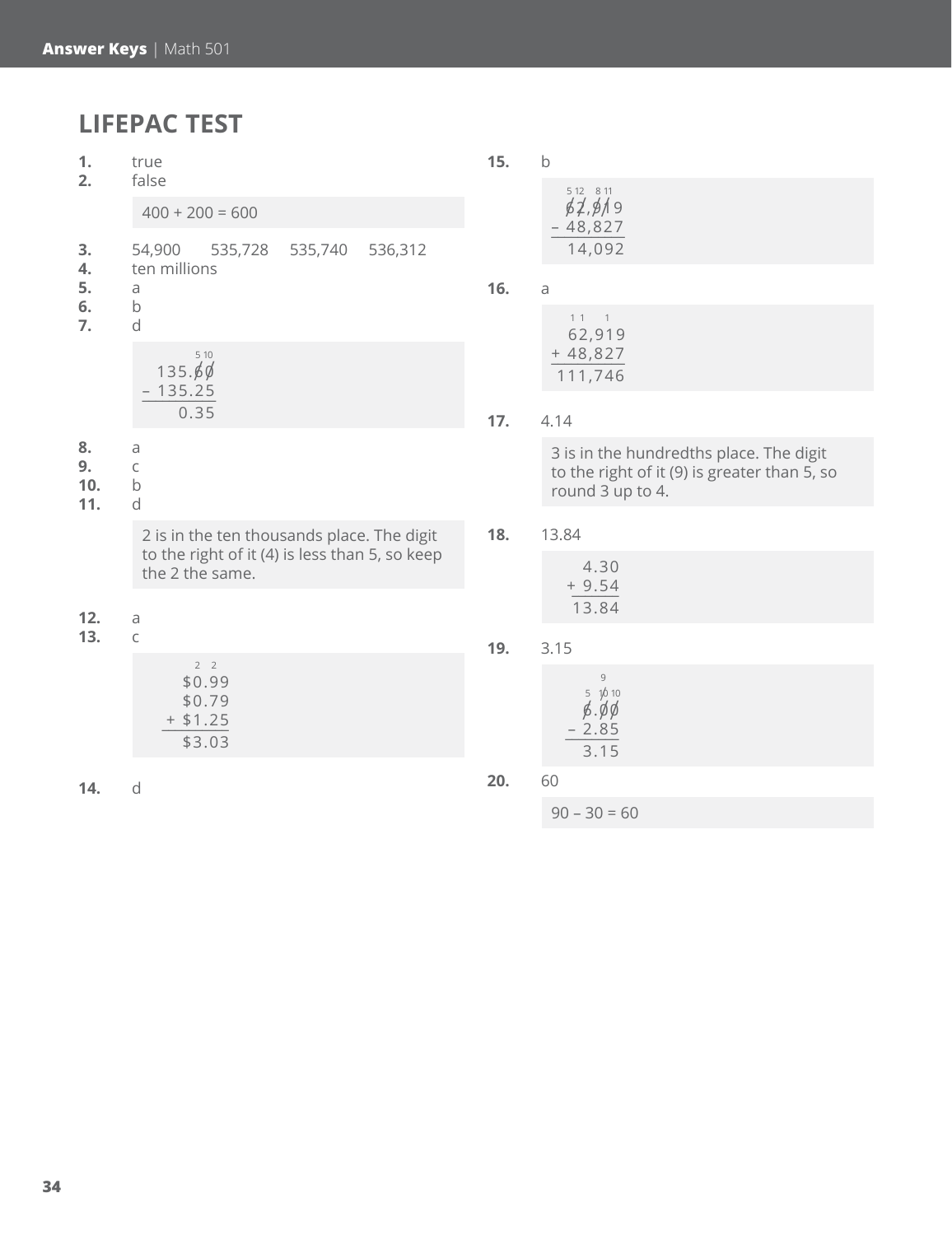## **ALTERNATE LIFEPAC TEST**

| 1.                         | false                                                                                        |     | $\mathsf b$                                                                                                 |  |
|----------------------------|----------------------------------------------------------------------------------------------|-----|-------------------------------------------------------------------------------------------------------------|--|
|                            | 4 is in the thousandths place.                                                               |     | 6 14 2 10<br>67,430                                                                                         |  |
| 2.                         | true                                                                                         |     | $-35,614$<br>31,816                                                                                         |  |
|                            | $700 - 600 = 100$                                                                            |     |                                                                                                             |  |
| 3.<br>4.<br>5.<br>6.<br>7. | 612,009 612,052 614,100<br>67,500<br>d<br>a<br>a<br>C                                        | 16. | a<br>11<br>35,614<br>$+67,430$<br>103,044                                                                   |  |
|                            | 7 10<br>138.80                                                                               | 17. | 15.7                                                                                                        |  |
|                            | $-138.05$<br>0.75                                                                            |     | The 6 is in the tenths place. The digit<br>to the right of it (8) is greater than 5, so<br>round 6 up to 7. |  |
| 8.<br>9.<br>10.            | $\mathsf b$<br>d<br>a                                                                        | 18. | 14.92                                                                                                       |  |
| 11.                        | d                                                                                            |     | 6.50                                                                                                        |  |
|                            | The 2 is in the thousands place. The digit<br>to the right of it (4) is less than 5, so keep |     | $+8.42$<br>14.92                                                                                            |  |
|                            | 2 the same.                                                                                  | 19. | 4.55                                                                                                        |  |
| 12.<br>13.                 | C<br>a<br>2 <sub>2</sub><br>\$1.45<br>\$0.89                                                 |     | $\overline{9}$<br>$7 - 1010$<br>8.00                                                                        |  |
|                            |                                                                                              |     | $-3.45$<br>4.55                                                                                             |  |
|                            | $+ $0.79$                                                                                    | 20. | 80                                                                                                          |  |
|                            | \$3.13                                                                                       |     | $20 + 60 = 80$                                                                                              |  |

**14.** b

 $158 + 6 = 164$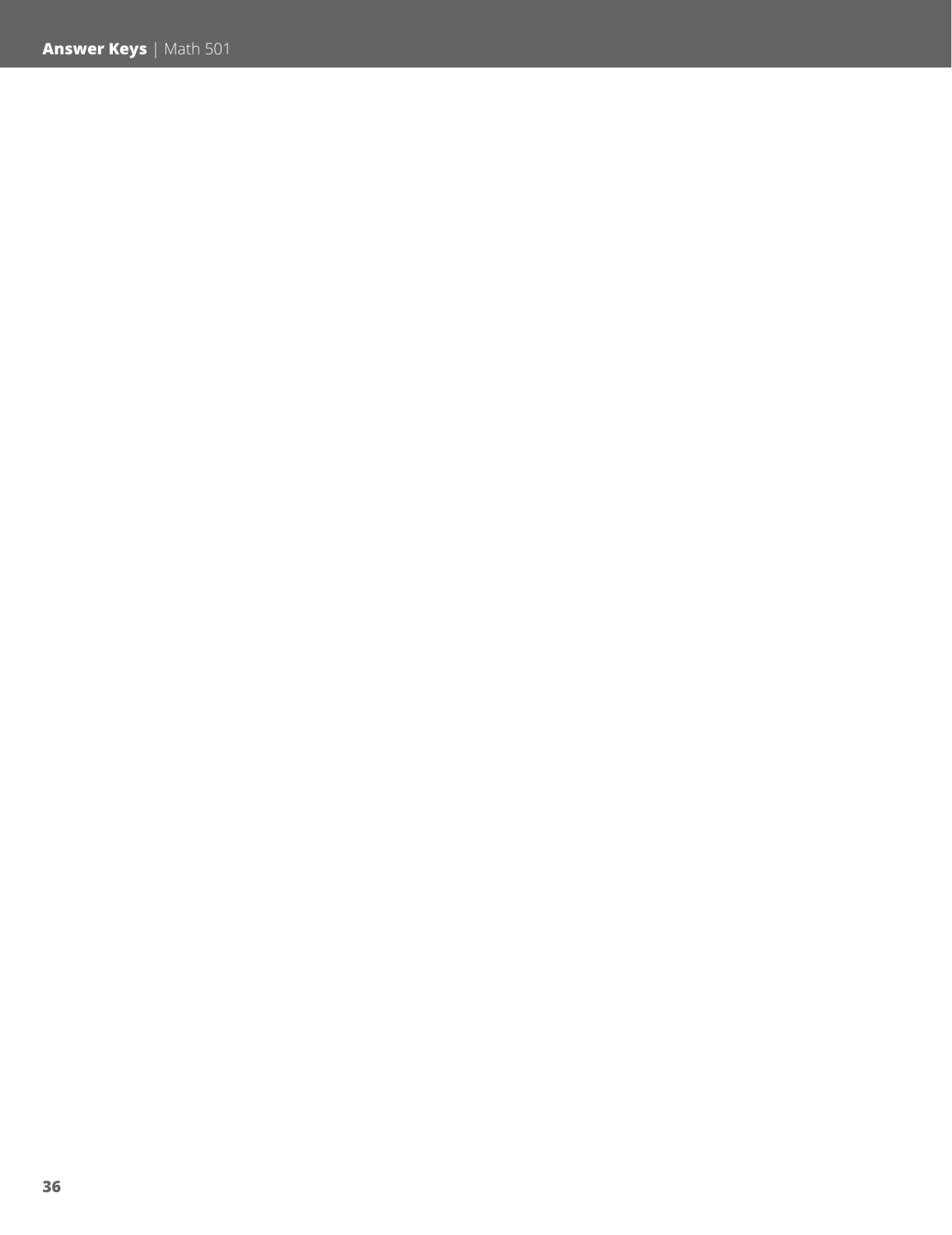**80**

# **MATH 501**

ALTERNATE LIFEPAC TEST

| <b>NAME</b>  |  |
|--------------|--|
| <b>DATE</b>  |  |
| <b>SCORE</b> |  |

**Each numbered question** = 5 points.

#### **Answer true or false.**

- **1. 1. 1. In the number 6.814, 4 is in the hundredths place.**
- **2.** \_\_\_\_\_\_\_\_\_\_\_\_\_\_ Using rounding, a good estimate for 712 589 is 100.

#### **Place these numbers in order from smallest to largest.**

**3.** 612,052 614,100 612,009 67,500

#### **Circle the correct letter and answer.**

| 4. | a. billions                                                                | In the number $82,129,000,000$ , the digit 1 is in the place.<br>b. ten billions c. millions |                                                                                                                                                                                                                                                              | d. hundred millions |
|----|----------------------------------------------------------------------------|----------------------------------------------------------------------------------------------|--------------------------------------------------------------------------------------------------------------------------------------------------------------------------------------------------------------------------------------------------------------|---------------------|
| 5. | a. <                                                                       | Compare using <, >, or =. $915,000,000$ ________ 2,140,000,000<br>b.                         | $C_{\cdot}$ =                                                                                                                                                                                                                                                |                     |
| 6. | centimeters tall. Who is the tallest?<br>a. Bennett b. Garrett             |                                                                                              | Bennett is 138.8 centimeters tall, Garrett is 138.45 centimeters tall, and Kayla is 138.05<br>c. Kayla                                                                                                                                                       |                     |
| 7. |                                                                            |                                                                                              | Bennett is 138.8 centimeters tall, Garrett is 138.45 centimeters tall, and Kayla is 138.05<br>centimeters tall. What is the difference in height between Bennett and Kayla?<br>a. 0.3 centimeters b. 0.03 centimeters c. 0.75 centimeters d. 0.4 centimeters |                     |
| 8. | a. Associative Property of Addition<br>b. Commutative Property of Addition |                                                                                              | Which whole number property is demonstrated here? $23 + 2 = 2 + 23$                                                                                                                                                                                          |                     |

 *\_\_\_\_\_\_\_\_\_\_\_\_\_\_\_\_\_\_\_\_\_\_\_ \_\_\_\_\_\_\_\_\_\_\_\_\_\_\_\_\_\_\_\_\_\_ \_\_\_\_\_\_\_\_\_\_\_\_\_\_\_\_\_\_\_\_\_\_\_ \_\_\_\_\_\_\_\_\_\_\_\_\_\_\_\_\_\_\_\_\_\_\_*

c. Identity Property of Addition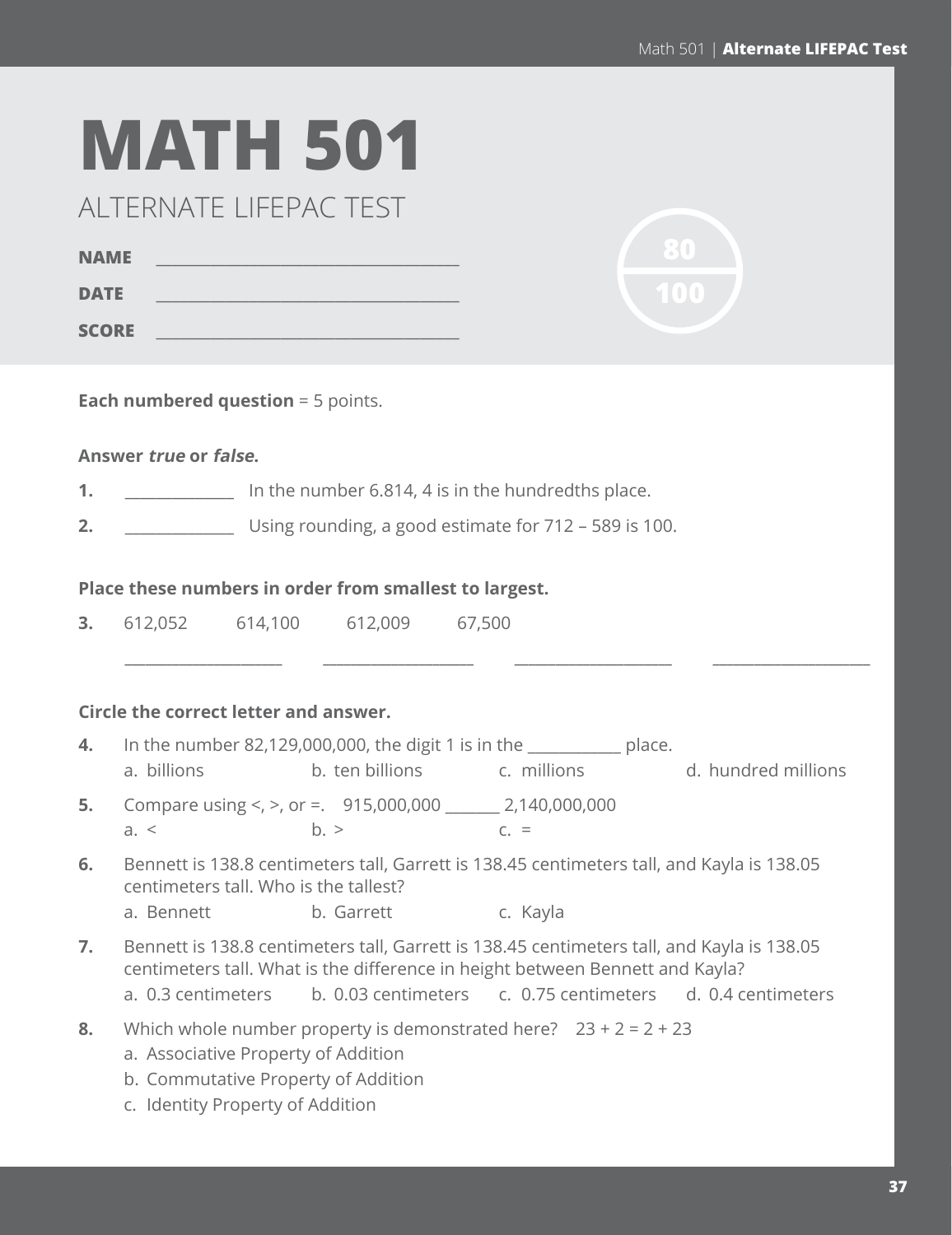| 9.  | In word form, 4.02 is _<br>a. four and two tenths<br>c. four two tenths                                                                                                                                                                                                                                                                                                                                   |                                                                                                                                                                                                    | b. four hundred two | d. four and two hundredths                                           |                                                     |
|-----|-----------------------------------------------------------------------------------------------------------------------------------------------------------------------------------------------------------------------------------------------------------------------------------------------------------------------------------------------------------------------------------------------------------|----------------------------------------------------------------------------------------------------------------------------------------------------------------------------------------------------|---------------------|----------------------------------------------------------------------|-----------------------------------------------------|
| 10. | What is 8,205,000 in expanded form?<br>a. $8,000,000 + 200,000 + 5,000$<br>c. $8,000 + 200 + 5$                                                                                                                                                                                                                                                                                                           |                                                                                                                                                                                                    |                     | b. $8,000,000 + 200,000 + 50,000$<br>d. $8,000,000 + 20,000 + 5,000$ |                                                     |
| 11. | a. 453,000                                                                                                                                                                                                                                                                                                                                                                                                | Round 452,489 to the nearest thousand.<br>b. 450,000                                                                                                                                               | c. 500,000          |                                                                      | d. 452,000                                          |
| 12. | a. candy, soda, nachos, pizza<br>b. soda, candy, pizza, nachos<br>c. soda, candy, nachos, pizza<br>d. candy, soda, pizza, nachos                                                                                                                                                                                                                                                                          | Martin is at a basketball game. The concession stand menu is shown here. Put the menu<br>items in order from least expensive to most expensive.                                                    |                     | <b>ITEM</b><br>Pizza<br>Candy<br>Nachos<br>Soda                      | <b>COST</b><br>\$1.45<br>\$0.89<br>\$1.25<br>\$0.79 |
| 13. | a. $$3.13$                                                                                                                                                                                                                                                                                                                                                                                                | Refer to the menu from Question 12. How much will it cost to buy pizza, candy, and soda?<br>$b.$ \$2.93                                                                                            | c. $$3.59$          |                                                                      | d. \$3.49                                           |
| 14. | To find the sum of 58 and 106 in her head, Janie followed these steps:<br>She added 58 to 100 and got 158. She then added 158 to 6 and got 162.<br>Which statement is true?<br>a. Janie's answer is wrong. She should have added 60 to 158.<br>b. Janie's answer is wrong. She added 158 to 6 incorrectly.<br>c. Janie's answer is wrong. She added 58 to 100 incorrectly.<br>d. Janie's answer is right. |                                                                                                                                                                                                    |                     |                                                                      |                                                     |
| 15. | Marcus and Ryan are at an arcade. Marcus scored 35,614 points on a video game. Ryan<br>scored 67,430 points on the same game. How many more points did Ryan score than<br>Marcus?                                                                                                                                                                                                                         |                                                                                                                                                                                                    |                     |                                                                      |                                                     |
|     | a. 32,224                                                                                                                                                                                                                                                                                                                                                                                                 | b. 31,816                                                                                                                                                                                          | c. 31,824           |                                                                      | d. 32,816                                           |
| 16. | a. 103,044 points                                                                                                                                                                                                                                                                                                                                                                                         | Marcus and Ryan are at an arcade. Marcus scored 35,614 points on a video game. Ryan<br>scored 67,430 points on the same game. What was their combined score?<br>b. 102,044 points c. 92,144 points |                     |                                                                      | d. 93,144 points                                    |
|     | Write the correct answer on the line.                                                                                                                                                                                                                                                                                                                                                                     |                                                                                                                                                                                                    |                     |                                                                      |                                                     |
| 17. | Round 15.682 to the nearest tenth.                                                                                                                                                                                                                                                                                                                                                                        |                                                                                                                                                                                                    |                     |                                                                      |                                                     |
| 18. | Add. $6.5 + 8.42$                                                                                                                                                                                                                                                                                                                                                                                         |                                                                                                                                                                                                    |                     |                                                                      |                                                     |
| 19. |                                                                                                                                                                                                                                                                                                                                                                                                           | Subtract. $8 - 3.45$                                                                                                                                                                               |                     |                                                                      |                                                     |
| 20. | Round each number to the nearest ten to estimate. $22.6 + 63.1$                                                                                                                                                                                                                                                                                                                                           |                                                                                                                                                                                                    |                     |                                                                      |                                                     |